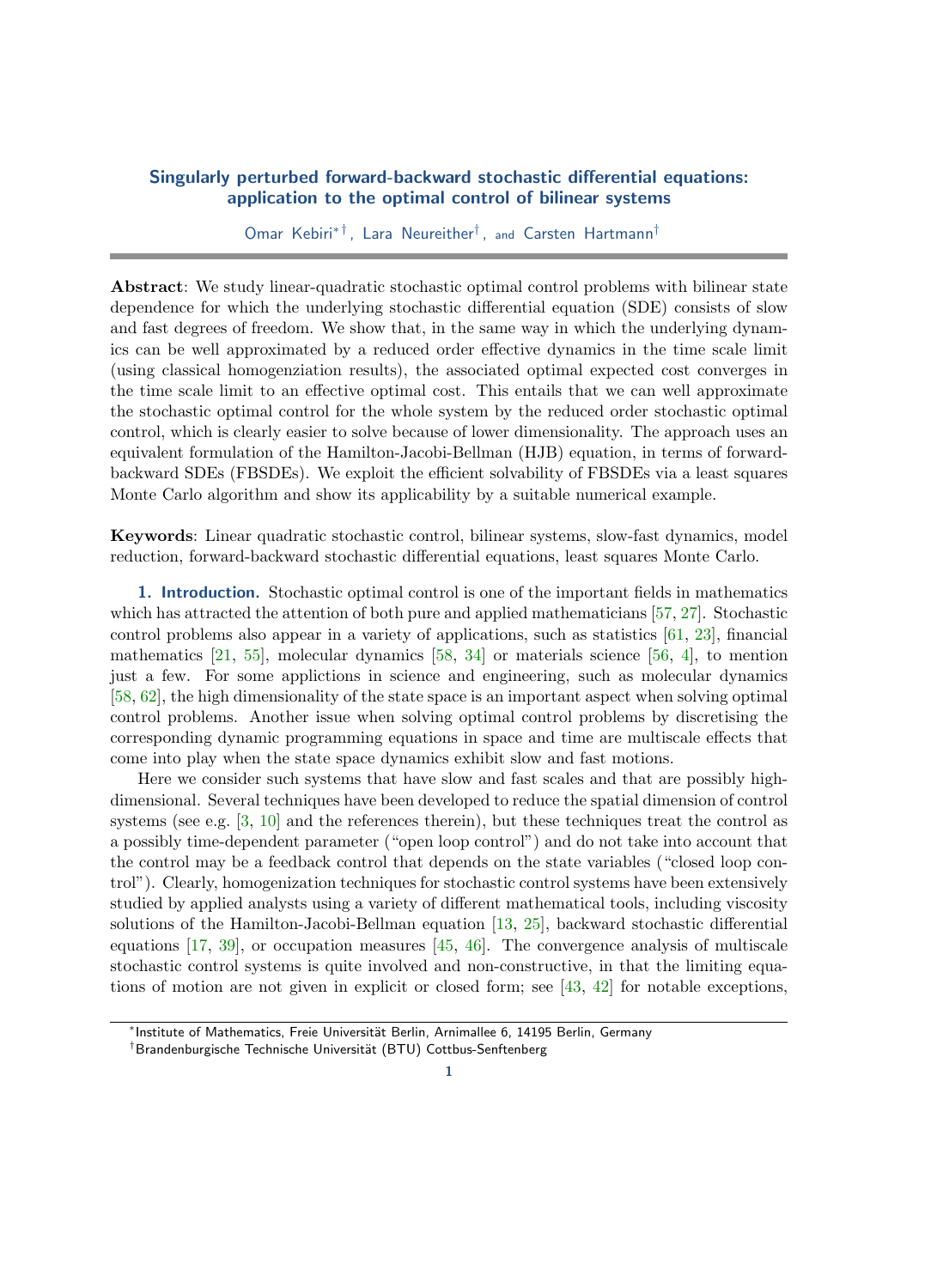dealing mainly with the case when the dynamics is linear.

In general, the elimination of variables and solving control problems do not commute, so one of the key questions in control engineering is under which conditions it is possible to eliminate variables before solving an optimal problem. We call this the model reduction problem. In this paper we identify a class of stochastic feedback control problems with bilinear state dependence that have the property that they admit the elimination of variables (i.e. model reduction) before solving the control problem. These systems tuern oput to be relevant in the control of high-dimensional transport PDEs, such as Fokker-Planck equations or the evolution equations of open quantum systems [\[33,](#page-17-7) [49\]](#page-18-11). Our approach is based on a Donsker-Varadhan type duality principle between a linear Feynman-Kac PDE and the semi-linear dynamic programming PDE associated with a stochastic control problem [\[32\]](#page-17-8). Here we exploit the fact that the dynamic programming PDE can be recast as an uncoupled forward backward stochastic differential equation (see e.g. [\[54,](#page-18-12) [59\]](#page-18-13)) that can be treated by model reduction techniques, such as averaging or homogenisation.

The relation between semilinear PDEs of Hamilton-Jacobi-Bellman type and forwardbackward stochastic differential equations (FBSDE) is a classical subject that has been first studied by Pardoux and Peng [\[52\]](#page-18-14) and since then received lot of attention from various sides, e.g.[\[6,](#page-16-3) [22,](#page-17-9) [24,](#page-17-10) [36,](#page-17-11) [37,](#page-17-12) [44\]](#page-18-15). The solution theory has its roots in the work of Antonelli [\[2\]](#page-16-4) and since then has been extended in various directions; see e.g. [\[5,](#page-16-5) [7,](#page-16-6) [63,](#page-18-16) [47\]](#page-18-17).

From a theoretical point of view, this paper goes beyond our previous works [\[32,](#page-17-8) [35\]](#page-17-13) in that we prove strong convergence of the value function and the control without relying on compactness or periodicity assumptions for the fast variables, even though we focus on bilinear systems only, which is the weakest form of nonlinearity. (Many nonlinear systems however can be represented as bilinear systems by a so-called Carleman linearisation.) It also goes beyond the classical works  $[43, 42]$  $[43, 42]$  $[43, 42]$  that treat systems that are either fully linear or linear in the fast variables. We stress that we are mainly aiming at the model reduction problem, but we discuss alongside with the theoretical results some ideas to discretise the corresponding FBSDE [\[8,](#page-16-7) [19,](#page-17-14) [15,](#page-17-15) [9,](#page-16-8) [38\]](#page-17-16), since one of the main motivations for doing model reduction is to reduce the *numerical* complexity of solving optimal control problems.

**1.1. Set-up and problem statement.** We briefly discuss the technical set-up of the control problem considered in this paper. In this paper, we consider the linear-quadratic (LQ) stochastic control problem of the following form: minimize the expected cost

<span id="page-1-1"></span>(1) 
$$
J(u;t,x) = \mathbb{E}\left[\int_t^{\tau} (q_0(X_s^u) + |u_s|^2) ds + q_1(X_\tau^u) | X_t^u = x\right]
$$

over all admissible controls  $u \in \mathcal{U}$  and subject to:

<span id="page-1-0"></span>(2) 
$$
dX_s^u = (a(X_s^u) + b(X_s^u)u_s) ds + \sigma(X_s^u) dW_s, \quad 0 \leq t \leq s \leq \tau.
$$

Here  $\tau < \infty$  is a bounded stopping time (specified below), and the set of admissible controls U is chosen such that  $(2)$  has a unique strong solution. The denomination *linear-quadratic* for  $(1)$ – $(2)$  is due to the specific dependence of the system on the control variable u. The state vector  $x \in \mathbb{R}^n$  is assumed to be high-dimensional, which is why we seek a low-dimensional approximation of  $(1)$ – $(2)$ .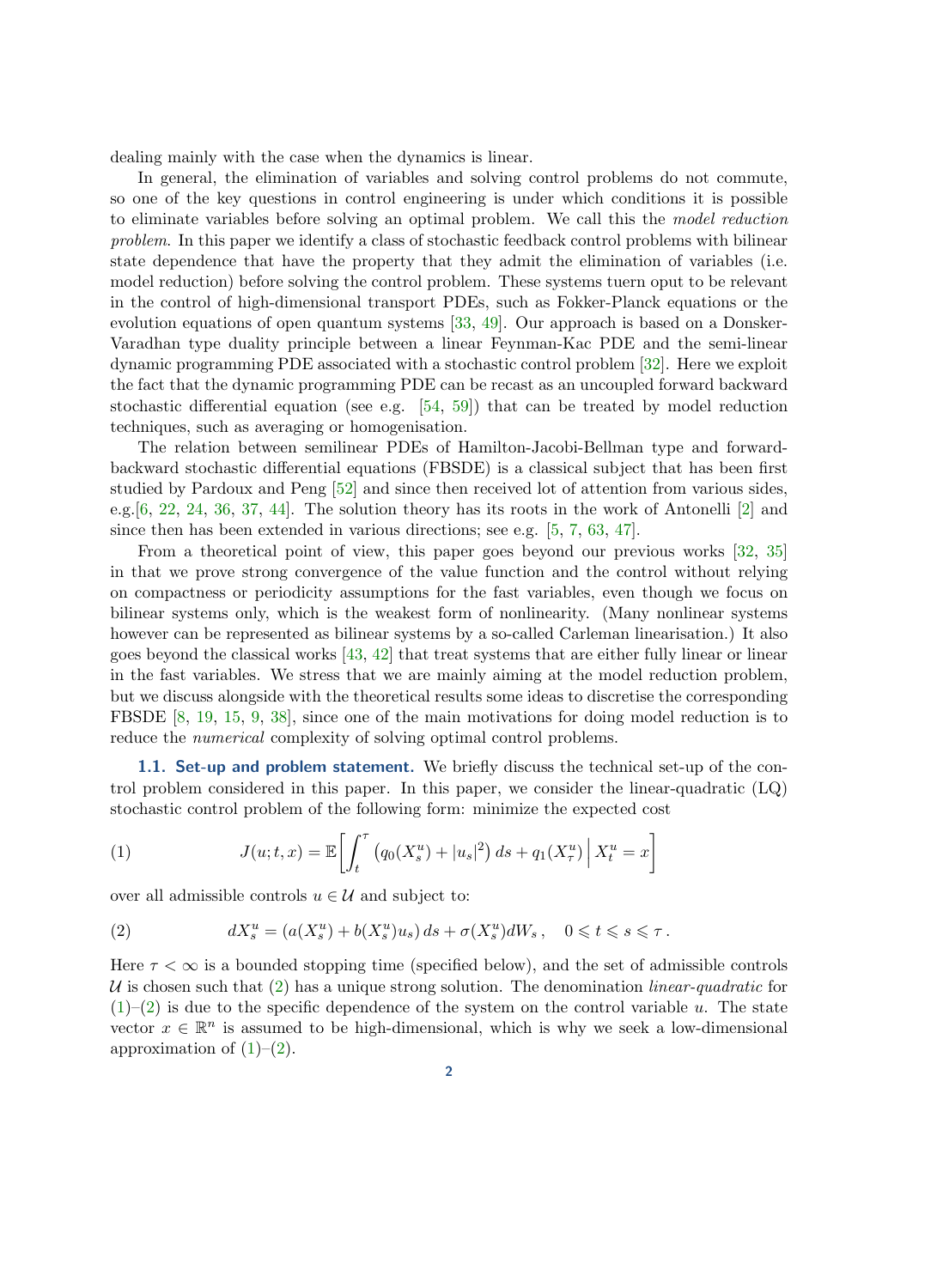Specifically, we consider the case that  $q_0$  and  $q_1$  are quadratic in x, a is linear and  $\sigma$  is constant, and the control term is an affine function of  $x$ , i.e.,

$$
b(x)u = (Nx + B)u
$$

In this case the system is called *bilinear* (including linear systems as a special case), and the aim is to replace [\(2\)](#page-1-0) by a lower dimensional bilinear system

$$
d\bar{X}^v_s = \bar{A}\bar{X}^v_s ds + \left(\bar{N}\bar{X}^v_s + \bar{B}\right)v_s ds + \bar{C}dW_s, \quad 0 \leqslant t \leqslant s \leqslant \tau,
$$

with states  $\bar{x} \in \mathbb{R}^{n_s}$ ,  $n_s \ll n$  and an associated reduced cost functional

$$
\bar{J}(v;\bar{x},t) = \mathbb{E}\bigg[\int_t^\tau \left(\bar{q}_0(\bar{X}_s^v) + |v_s|^2\right)ds + \bar{q}_1(\bar{X}_\tau^v) \left|\bar{X}_t^v = \bar{x}\right],
$$

that is solved instead of  $(1)$ – $(2)$ . Letting v<sup>\*</sup> denote the minimizer of  $\bar{J}$ , we require that v<sup>\*</sup> is a good approximation of the minimizer  $u^*$  of the original problem where "good approximation" is understood in the sense that

$$
J(v^*; \cdot, t = 0) \approx J(u^*; \cdot, t = 0).
$$

In the last equation, closeness must be suitably interpreted, e.g. uniformly on all compact subsets of  $\mathbb{R}^n \times [0,T)$  for some  $T < \infty$ .

One situation in which the above approximation property holds is when  $u^* \approx v^*$  uniformly in  $t$  and the cost is continuous in the control, but it turns out that this requirement will be too strong in general and overly restrictive. We will discuss alternative criteria in the course of this paper.

1.[2](#page-2-0). Outline. The paper is organised as follows: In Section 2 we introduce the bilinear stochastic control problem studied in this paper and derive the corresponding forwardbackward stochastic differential equation (FBSDE). Section [3](#page-5-0) contains the main result, a convergence result for the value function of a singularly perturbed control problem with bilinear state dependence, based on an FBSDE formulation. In Section 4 we present a numerical example to illustrate the theoretical findings and discuss the numerical discretization of the FBSDE. The article concludes in Section [5](#page-13-0) with a short summary and a discussion of future work. The proof of the main result and some technical lemmas are recorded in the Appendix.

<span id="page-2-0"></span>2. Singularly perturbed bilinear control systems. We now specify the system dynamics [\(2\)](#page-1-0) and the corresponding cost functional [\(1\)](#page-1-1). Let  $(x_1, x_2) \in \mathbb{R}^{n_s} \times \mathbb{R}^{n_f}$  with  $n_s + n_f = n$ denote a decomposition of the state vector  $x \in \mathbb{R}^n$  into relevant (slow) and irrelevant (fast) components. Further let  $W = (W_t)_{t \geq 0}$  denote  $\mathbb{R}^m$ -valued Brownian motion on a probability space  $(\Omega, \mathcal{F}, P)$  that is endowed with the filtration  $(\mathcal{F}_t)_{t\geq 0}$  generated by W. For any initial condition  $x \in \mathbb{R}^n$  and any A-valued admissible control  $u \in \mathcal{U}$ , with  $\mathcal{A} \subset \mathbb{R}$ , we consider the following system of Itô stochastic differential equations

<span id="page-2-1"></span>(3) 
$$
dX_s^{\epsilon} = AX_s^{\epsilon} ds + (NX_s^{\epsilon} + B)u_s ds + CdW_s, \ X_t^{\epsilon} = x,
$$

$$
3
$$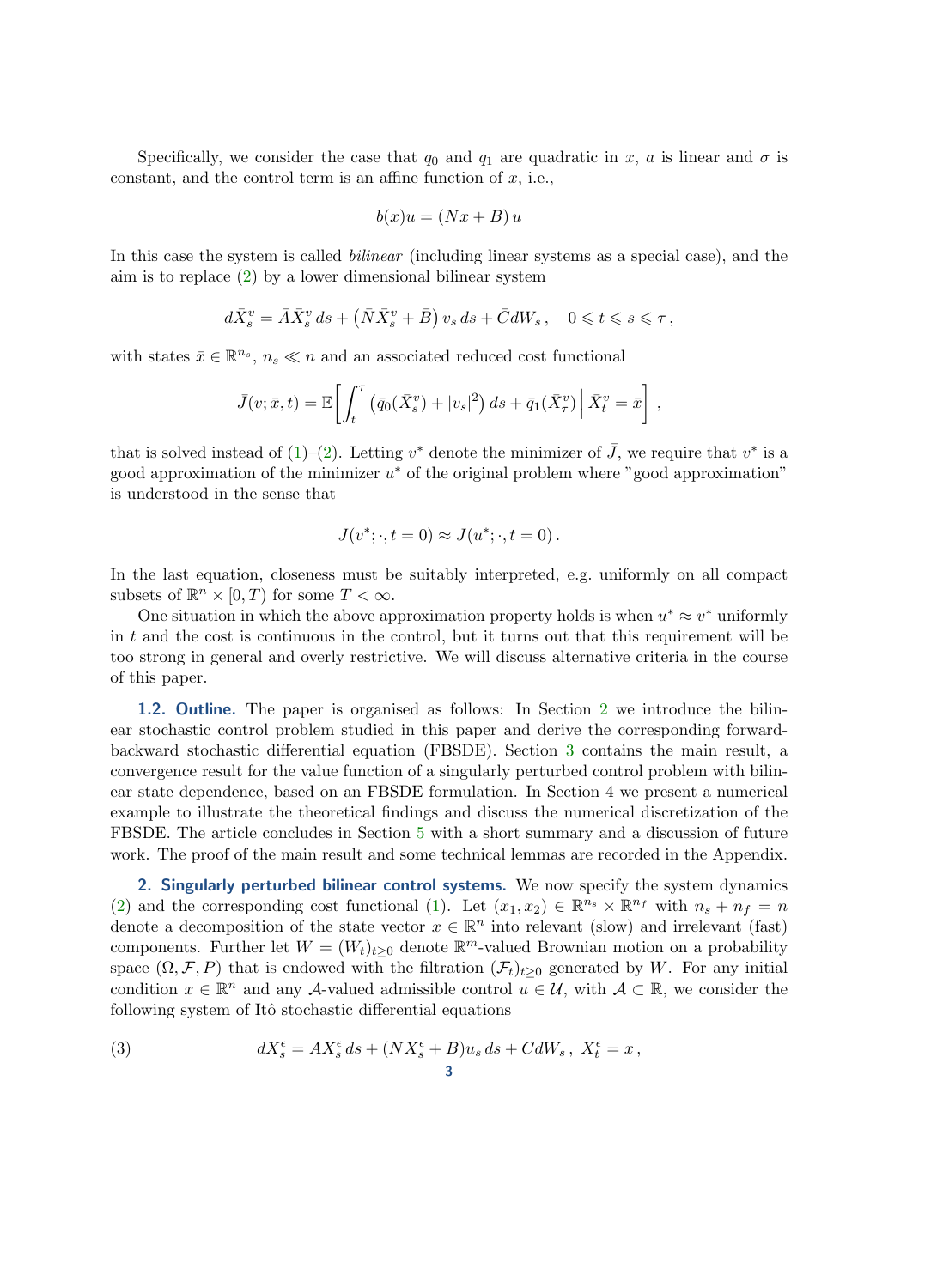that depends parametrically on a parameter  $\epsilon > 0$  via the coefficients

$$
A = A^{\epsilon} \in \mathbb{R}^{n \times n}, N = N^{\epsilon} \in \mathbb{R}^{n \times n}, B = B^{\epsilon} \in \mathbb{R}^{n}, \text{ and } C = C^{\epsilon} \in \mathbb{R}^{n \times m},
$$

where for brevity we also drop the dependence of the process on the control u, i.e.  $X_s^{\epsilon} = X_s^{u,\epsilon}$ . The stiffness matrix  $A$  in  $(3)$  is assumed to be of the form

(4) 
$$
A = \begin{pmatrix} A_{11} & \epsilon^{-1/2} A_{12} \\ \epsilon^{-1/2} A_{21} & \epsilon^{-1} A_{22} \end{pmatrix} \in \mathbb{R}^{(n_s + n_f) \times (n_s + n_f)},
$$

with  $n = n_s + n_f$ . Control and noise coefficients are given by

(5) 
$$
N = \begin{pmatrix} N_{11} & N_{12} \\ \epsilon^{-1/2} N_{21} & \epsilon^{-1/2} N_{22} \end{pmatrix} \in \mathbb{R}^{(n_s + n_f) \times (n_s + n_f)}
$$

and

(6) 
$$
B = \begin{pmatrix} B_1 \\ \epsilon^{-1/2} B_2 \end{pmatrix} \in \mathbb{R}^{(n_s + n_f) \times 1}, \quad C = \begin{pmatrix} C_1 \\ \epsilon^{-1/2} C_2 \end{pmatrix} \in \mathbb{R}^{(n_s + n_f) \times m},
$$

where  $Nx + B \in \text{range}(C)$  for all  $x \in \mathbb{R}^n$ ; often we will consider either the case  $m = 1$  with where  $\overline{Px} + \overline{D} \subset \text{range}(C)$  for an  $x \in \mathbb{R}^n$ , sites we will consider either the case  $m = 1$  with  $C_i = \sqrt{\rho}B_i$ ,  $\rho > 0$ , or  $m = n$ , with  $C$  being a multiple of the identity when  $\epsilon = 1$ . All block matrices  $A_{ij}$ ,  $N_{ij}$ ,  $B_i$  and  $C_j$  are assumed to be order 1 and independent of  $\epsilon$ .

The above  $\epsilon$ -scaling of coefficients is natural for a system with  $n_s$  slow and  $n_f$  fast degrees of freedom and arises, for example, as a result of a balancing transformation applied to a large-scale system of equations; see e.g.  $[31, 33]$  $[31, 33]$  $[31, 33]$ . A special case of  $(3)$  is the linear system

<span id="page-3-0"></span>(7) 
$$
dX_s^{\epsilon} = (AX_s^{\epsilon} + Bu_s) ds + CdW_s.
$$

Our goal is to control the stochastic dynamics  $(3)$ —or  $(7)$  as a special variant—so that a given cost criterion is optimised. Specifically, given two symmetric positive semidefinite matrices  $Q_0, Q_1 \in \mathbb{R}^{n_s \times n_s}$ , we consider the quadratic cost functional

<span id="page-3-2"></span>(8) 
$$
J(u;t,x) = \mathbb{E}\left[\frac{1}{2}\int_t^{\tau} ((X_{1,s}^{\epsilon})^{\top} Q_0 X_{1,s}^{\epsilon} + |u_s|^2) ds + \frac{1}{2} (X_{1,\tau}^{\epsilon})^{\top} Q_1 X_{1,\tau}^{\epsilon}\right],
$$

that we seek to minimize subject to the dynamics [\(3\)](#page-2-1). Here the expectation is understood over all realisations of  $(X_s^{\epsilon})_{s \in [t,\tau]}$  starting at  $X_t^{\epsilon} = x$ , and as a consequence J is a function of the initial data  $(t, x)$ . The stopping time is defined as the minimum of some time  $T < \infty$  and the first exit time of a domain  $D = D_s \times \mathbb{R}^{n_f} \subset \mathbb{R}^{n_s} \times \mathbb{R}^{n_f}$  where  $D_s$  is an open and bounded set with smooth boundary. Specifically, we set  $\tau = \min\{\tau_D, T\}$ , with

<span id="page-3-1"></span>
$$
\tau_D = \inf\{s \ge t : X_s^{\epsilon} \notin D\}.
$$

In other words,  $\tau$  is the stopping time that is defined by the event that either  $s = T$  or  $X_s^{\epsilon}$ leaves the set  $D = D_s \times \mathbb{R}^{n_f}$ , whichever comes first. Note that the cost function does not explicitly depend on the fast variables  $x_2$ . We define the corresponding value function by

(9) 
$$
V^{\epsilon}(t,x) = \inf_{\substack{u \in \mathcal{U} \\ 4}} J(u;t,x) .
$$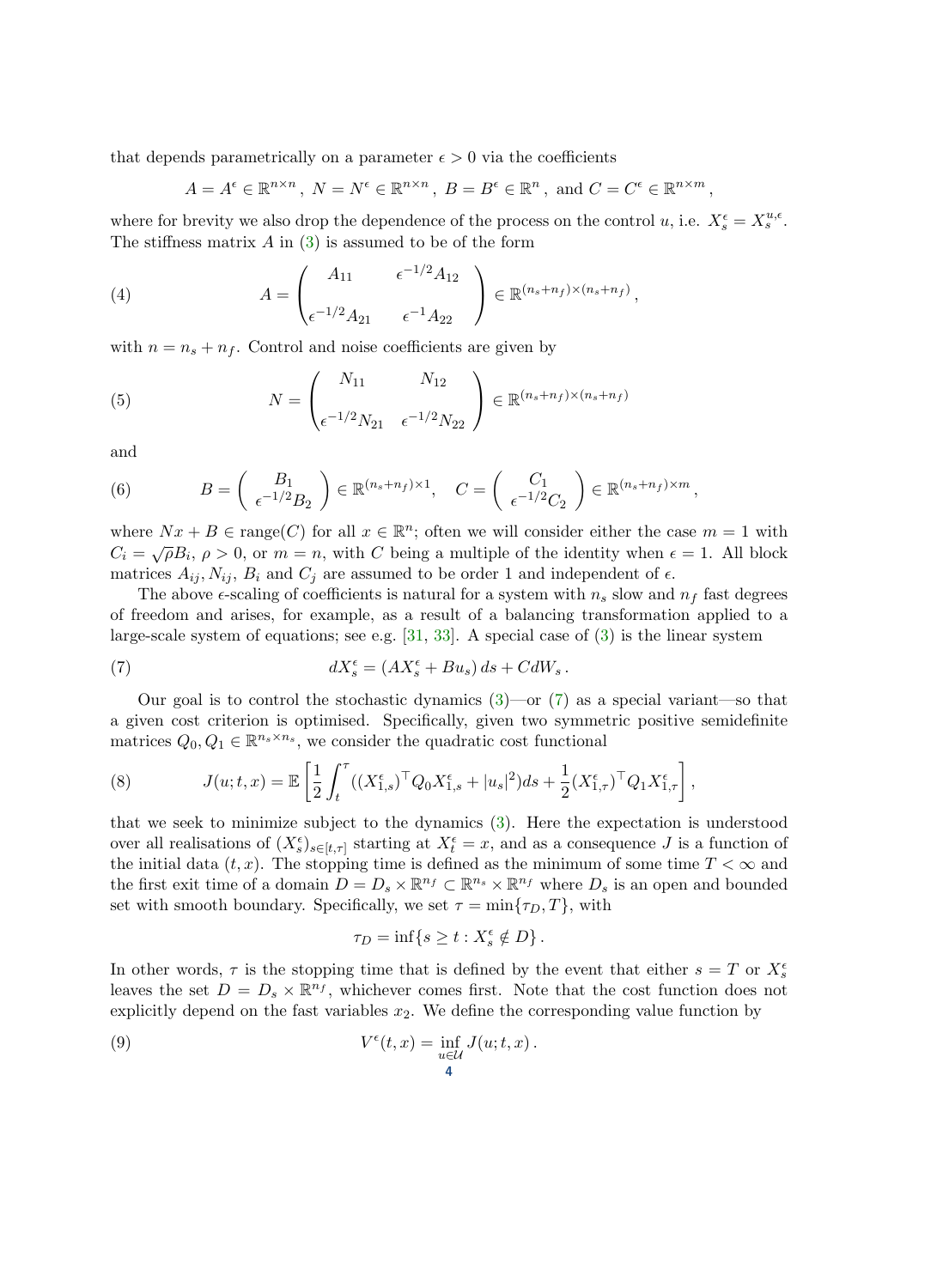**Remark.** As a consequence of the boundedness of  $D_s \subset \mathbb{R}^{n_s}$ , we may assume that all coefficients in our control problem are bounded or Lipschitz continuous, which makes some of the proofs in the paper more transparent.

We further note that all of the following considerations trivially carry over to the case  $N = 0$  and a multi-dimensional control variable, i.e.,  $u \in \mathbb{R}^k$  and  $B \in \mathbb{R}^{n \times k}$ .

2.1. From stochastic control to forward-backward stochastic differential equations. We suppose that the matrix pair  $(A, C)$  satisfies the Kalman rank condition

(10) 
$$
\text{rank}(C|AC|A^2C|\dots|A^{n-1}C) = n.
$$

A necessary—and in this case sufficient—condition for optimality of our optimal control problem is that the value function [\(9\)](#page-3-1) solves a semilinear parabolic partial differential equation of Hamilton-Jacobi-Bellman type (a.k.a. dynamic programming equation) [\[26\]](#page-17-18)

(11) 
$$
-\frac{\partial V^{\epsilon}}{\partial t} = L^{\epsilon}V^{\epsilon} + f(x, V^{\epsilon}, C^{\top}\nabla V^{\epsilon}), \quad V^{\epsilon}|_{E^{+}} = q_{1},
$$

where

<span id="page-4-3"></span><span id="page-4-2"></span><span id="page-4-0"></span>
$$
q_1(x)=\frac{1}{2}x_1^\top Q_1x_1
$$

and  $E^+$  is the terminal set of the augmented process  $(s, X_s^{\epsilon})$ , precisely  $E^+ = ([0, T) \times \partial D) \cup$  $({T} \times D)$ . Here  $L^{\epsilon}$  is the infinitesimal generator of the control-free process,

(12) 
$$
L^{\epsilon} = \frac{1}{2}CC^{\top} : \nabla^2 + (Ax) \cdot \nabla,
$$

and the nonlinearity  $f$  is independent of  $\epsilon$  and given by

(13) 
$$
f(x,y,z) = \frac{1}{2}x_1^\top Q_0 x_1 - \frac{1}{2} \left| \left( x^\top N^\top + B^\top \right) \left( C^\top \right)^{\sharp} z \right|^2.
$$

Note that  $f$  is furthermore independent of  $y$  and that the Moore-Penrose pseudoinverse

$$
\left(C^{\top}\right)^{\sharp} = C(C^{\top}C)^{-1}
$$

is unambiguously defined since  $z = C^{\top} \nabla V^{\epsilon}$  and  $(Nx + B) \in \text{range}(C)$ , which by noting that  $(C^{\top})^{\sharp} C^{\top}$  is the orthogonal projection onto range $(C)$  implies that

<span id="page-4-1"></span>
$$
\left| (x^\top N^\top + B^\top) \nabla V^{\epsilon} \right|^2 = \left| (x^\top N^\top + B^\top) \left( C^\top \right)^{\sharp} z \right|^2.
$$

The specific semilinear form of the equation is a consequence of the control problem being linear-quadratic. As a consequence, the dynamic programming equation [\(11\)](#page-4-0) admits a representation in form of an uncoupled forward-backward stochastic differential equation (FBSDE). To appreciate this point, consider the control-free process  $X_s^{\epsilon} = X_s^{\epsilon, u=0}$  with infinitesimal generator  $L^{\epsilon}$  and define an adapted process  $Y_s^{\epsilon} = Y_s^{\epsilon, x, t}$  by

(14) 
$$
Y_s^{\epsilon} = V^{\epsilon}(s, X_s^{\epsilon}).
$$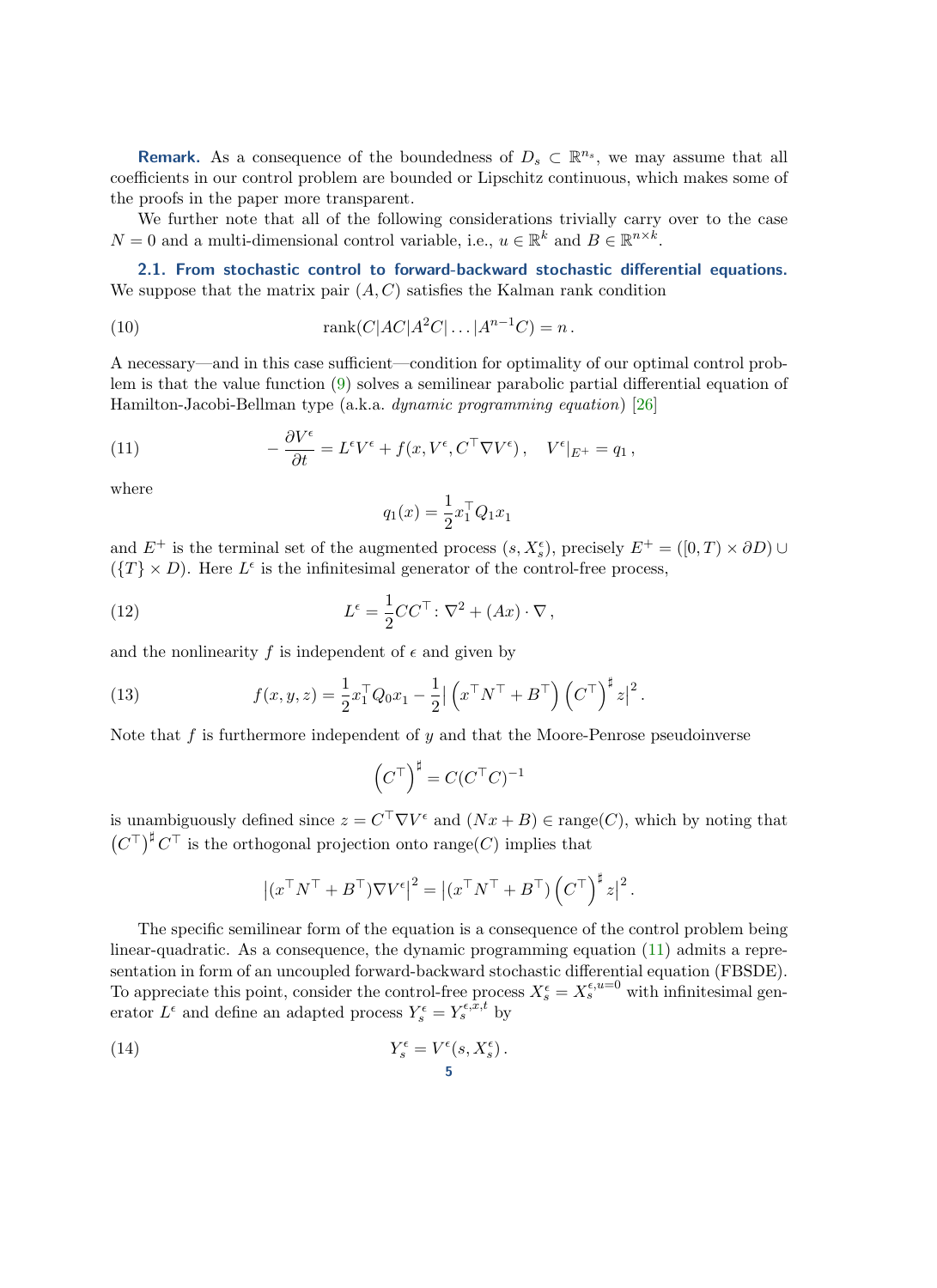(We abuse notation and denote both the controlled and the uncontrolled process by  $X_s^{\epsilon}$ .) Then, by definition,  $Y_t^{\epsilon} = V^{\epsilon}(x, t)$ . Moreover, by Itô's formula and the dynamic programming equation [\(11\)](#page-4-0), the pair  $(X_s^{\epsilon}, Y_s^{\epsilon})_{s \in [t,\tau]}$  can be shown to solve the system of equations

<span id="page-5-1"></span>(15) 
$$
dX_s^{\epsilon} = AX_s^{\epsilon} ds + C dW_s, \quad X_t^{\epsilon} = x \ndY_s^{\epsilon} = -f(X_s^{\epsilon}, Y_s^{\epsilon}, Z_s^{\epsilon}) ds + Z_s^{\epsilon} dW_s, \quad Y_{\tau}^{\epsilon} = q_1(X_{\tau}^{\epsilon}),
$$

with  $Z_s^{\epsilon} = C^{\top} \nabla V^{\epsilon}(s, X_s^{\epsilon})$  being the control variable. Here, the second equation is only meaningful if interpreted as a backward equation, since only in this case  $Z_s^{\epsilon}$  is uniquely defined. To see this, let  $f = 0$  and  $q_1(x) = x$  and note that the ansatz [\(14\)](#page-4-1) implies that  $Y_s^{\epsilon}$  is adapted to the filtration generated by the forward process  $X_{s}^{\epsilon}$ . If the second equation was just a timereversed SDE then  $(Y_s^{\epsilon}, Z_s^{\epsilon}) \equiv (X_{\tau}^{\epsilon}, 0)$  would be the unique solution to the SDE  $dY_s^{\epsilon} = Z_s^{\epsilon} dW_s$ with terminal condition  $Y_{\tau}^{\epsilon} = X_{\tau}^{\epsilon}$ . But such a solution would not be adapted, because  $Y_{s}^{\epsilon}$  for  $s < \tau$  would depend on the future value  $X_{\tau}^{\epsilon}$  of the forward process.

Remark. Equation [\(15\)](#page-5-1) is called an uncoupled FBSDE because the forward equation for  $X_s^{\epsilon}$  is independent of  $Y_s^{\epsilon}$  or  $Z_s^{\epsilon}$ . The fact that the FBSDE is uncoupled furnishes a wellknown duality relation between the value function of an LQ optimal control problem and the cumulate generating function of the cost [\[18,](#page-17-19) [20\]](#page-17-20); specifically, in the case that  $N = 0$ ,  $B = C$ and the pair  $(A, B)$  being completely controllable, it holds that

(16) 
$$
V^{\epsilon}(x,t) = -\log \mathbb{E}\left[\exp\left(-\int_{t}^{\tau} q_{0}(X_{s}^{\epsilon})ds - q_{1}(X_{\tau}^{\epsilon})\right)\right],
$$

with

$$
q_0(x) = \frac{1}{2} x_1^\top Q_0 x_1 \,.
$$

Here the expectation on the right hand side is taken over all realisations of the control-free process  $X_s^{\epsilon} = X_s^{\epsilon, u=0}$ , starting at  $X_t^{\epsilon} = x$ . By the Feynman-Kac theorem, the function  $\psi^{\epsilon} = \exp(-V^{\epsilon})$  solves the linear parabolic boundary value problem

(17) 
$$
\left(\frac{\partial}{\partial t} + L^{\epsilon}\right)\psi^{\epsilon} = q_0(x)\psi^{\epsilon}, \quad \psi^{\epsilon}|_{E^{+}} = \exp(-q_1) ,
$$

which is equivalent to the corresponding dynamic programming equation [\(11\)](#page-4-0).

<span id="page-5-0"></span>**3. Model reduction.** The idea now is to exploit the fact that  $(15)$  is uncoupled, which allows us to derive an FBSDE for the slow variables  $\bar{X}_{s}^{\epsilon} = X_{1,s}^{\epsilon}$  only, by standard singular perturbation methods. The reduced FBSDE as  $\epsilon \to 0$  will then be of the form

<span id="page-5-2"></span>(18) 
$$
d\bar{X}_s = \bar{A}\bar{X}_s ds + \bar{C} dW_s, \quad \bar{X}_t = x_1
$$

$$
d\bar{Y}_s = -\bar{f}(\bar{X}_s, \bar{Y}_s, \bar{Z}_s) ds + \bar{Z}_s dW_s, \quad \bar{Y}_\tau = \bar{q}_1(\bar{X}_\tau),
$$

where the limiting form of the backward SDE follows from the corresponding properties of the forward SDE. Specifically, assuming that the solution of the associated SDE

<span id="page-5-3"></span>(19) 
$$
d\xi_s = A_{22}\xi_s ds + C_2 dW_s,
$$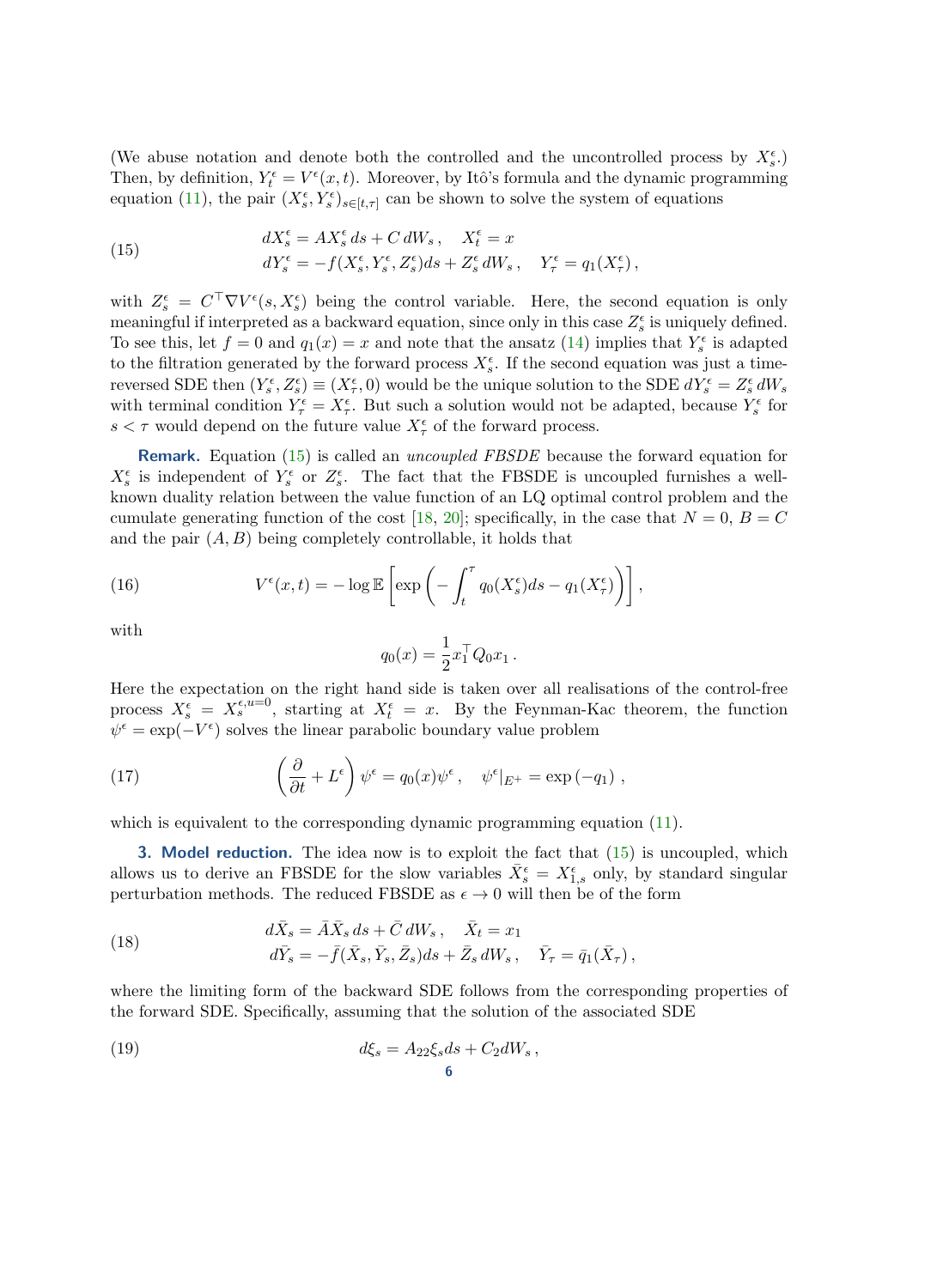that is governing the fast dynamics as  $\epsilon \to 0$ , is ergodic with unique Gaussian invariant measure  $\pi = \mathcal{N}(0, \Sigma)$ , where  $\Sigma = \Sigma^{\top} > 0$  is the unique solution to the Lyapunov equation

<span id="page-6-1"></span>(20) 
$$
A_{22}\Sigma + \Sigma A_{22}^{\top} = -C_2 C_2^{\top},
$$

we obtain that, asymptotically as  $\epsilon \to 0$ ,

(21) 
$$
X_{2,s}^{\epsilon} \sim \xi_{s/\epsilon}, \quad s > 0.
$$

As a consequence, the limiting SDE governing the evolution of the slow process  $X_{1,s}^{\epsilon}$ — in other words: the forward part of [\(18\)](#page-5-2)—has the coefficients

(22) 
$$
\bar{A} = A_{11} - A_{12} A_{22}^{-1} A_{21} , \quad \bar{C} = C_1 - A_{12} A_{22}^{-1} C_2 ,
$$

as following from standard homogenisation arguments [\[53\]](#page-18-18); a formal derivation is given in the appendix. By a similar reasoning we find that the driver of the limiting backward SDE reads

(23) 
$$
\bar{f}(x_1, y, z_1) = \int\limits_{\mathbb{R}^{n_f}} f((x_1, x_2), y, (z_1, 0)) \pi(dx_2),
$$

specifically,

(24) 
$$
\bar{f}(x_1, y, z_1) = \frac{1}{2} x_1^\top \bar{Q}_0 x_1 - \frac{1}{2} | \left( x_1^\top \bar{N}^\top + \bar{B}^\top \right) z_1 |^2 + K_0,
$$

with

(25) 
$$
\bar{Q}_0 = Q_0, \quad \bar{N} = C_1^{\sharp} N_{11}, \quad \bar{B} = C_1^{\sharp} \left( B_1 + N_{12} \Sigma^{1/2} \right).
$$

The limiting backward SDE is equipped with a terminal condition  $\bar{q}_1$  that equals  $q_1$ , namely,

(26) 
$$
\bar{q}_1(x_1) = \frac{1}{2} x_1^\top Q_1 x_1.
$$

Interpretation as an optimal control problem. It is possible to interpret the reduced FBSDE again as the probabilistic version of a dynamic programming equation. To this end, note that [\(10\)](#page-4-2) implies that the matrix pair  $(\bar{A}, \bar{C})$  satisfies the Kalman rank condition [\[1\]](#page-16-9)

<span id="page-6-2"></span><span id="page-6-0"></span>
$$
rank(\bar{C}|A\bar{C}|A^2\bar{C}|...|A^{n_s-1}\bar{C}) = n_s.
$$

As a consequence, the semilinear partial differential equation

(27) 
$$
-\frac{\partial V}{\partial t} = \bar{L}V + \bar{f}(x_1, V, \bar{C}^\top \nabla V), \quad V|_{E_s^+} = \bar{q}_1,
$$

with  $E_s^+ = ([0, T) \times \partial D_s) \cup (\{T\} \times D_s)$  and

(28) 
$$
\bar{L} = \frac{1}{2}\bar{C}\bar{C}^{\top} : \nabla^2 + (\bar{A}x_1) \cdot \nabla
$$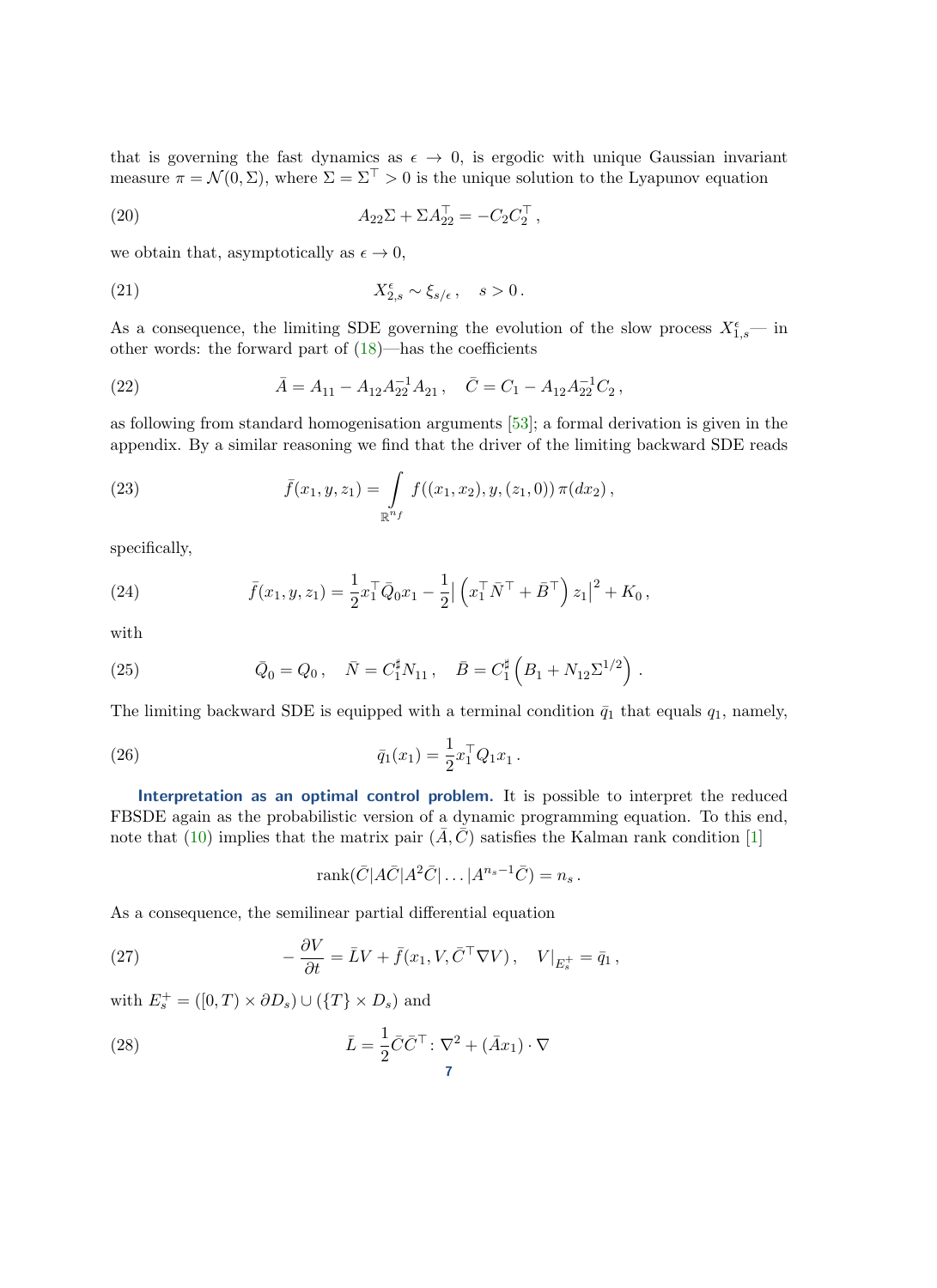has a classical solution  $V \in C^{1,2}([0,T) \times D) \cap C^{0,1}(E_s^+)$ . Letting  $\overline{Y}_s := V(s, \overline{X}_s)$ ,  $0 \leq t \leq s \leq \tau$ , with initial data  $\bar{X}_t = x_1$  and  $\bar{Z}_s = \bar{C}^\top \nabla V(s, \bar{X}_s)$ , the limiting FBSDE [\(18\)](#page-5-2) can be readily seen to be equivalent to  $(27)$ . The latter is the dynamic programming equation of the following LQ optimal control problem: minimize the cost functional

<span id="page-7-5"></span>(29) 
$$
\bar{J}(v;t,x_1) = \mathbb{E}\left[\frac{1}{2}\int_t^{\tau} (\bar{X}_s^{\top}\bar{Q}_0\bar{X}_s + |v_s|^2)ds + \frac{1}{2}\bar{X}_\tau^{\top}\bar{Q}_1\bar{X}_\tau\right],
$$

subject to

<span id="page-7-3"></span>(30) 
$$
d\bar{X}_s = \bar{A}\bar{X}_s ds + (\bar{M}\bar{X}_s + \bar{D}) v_s ds + \bar{C} dw_s, \quad \bar{X}_t = x_1,
$$

where  $(w_s)_{s\geq 0}$  denotes standard Brownian motion in  $\mathbb{R}^{n_s}$  and we have introduced the new control coefficients  $\overline{M} = \overline{C}\overline{N}$  and  $\overline{D} = \overline{C}\overline{B}$ .

**3.1. Convergence of the control value.** Before we state our main result and discuss its implications for the model reduction of linear and bilinear systems, we recall that basic assumptions that we impose on the system dynamics. Specifically, we say that the dynamics  $(3)$  and the corresponding cost functional  $(8)$  satisfy **Condition LQ** if the following holds:

- <span id="page-7-6"></span>1.  $(A, C)$  is controllable, and the range of  $b(x) = Nx + B$  is a subspace of range(C).
- <span id="page-7-0"></span>2. The matrix  $A_{22}$  is Hurwitz (i.e., its spectrum lies entirely in the open left complex half-plane) and the matrix pair  $(A_{22}, C_2)$  is controllable.
- <span id="page-7-1"></span>3. The driver of the FBSDE [\(15\)](#page-5-1) is continuous and quadratically growing in Z.
- 4. The terminal condition in [\(15\)](#page-5-1) is bounded; for simplicity we set  $Q_1 = 0$  in [\(8\)](#page-3-2).

<span id="page-7-2"></span>Assumption [2](#page-7-0) implies that the fast subsystem [\(19\)](#page-5-3) has a unique Gaussian invariant measure  $\pi = \mathcal{N}(0, \Sigma)$  with full topological support, i.e., we have  $\Sigma = \Sigma^{\top} > 0$ . According to [\[11,](#page-16-10) Prop. 3.1] and [\[44\]](#page-18-15), existence and uniqueness of [\(15\)](#page-5-1) is guaranteed by Assumptions [3](#page-7-1) and [4](#page-7-2) and the controllability of  $(A, C)$  and the range condition, which imply that the transition probability densities of the (controlled or uncontrolled) forward process  $X_s^{\epsilon}$  are smooth and strictly positive. As a consequence of the complete controllability of the original system, the reduced system [\(30\)](#page-7-3) is completely controllable too, which guarantees existence and uniqueness of a classical solution of the limiting dynamic programming equation [\(27\)](#page-6-0); see, e.g., [\[50\]](#page-18-19).

Uniform convergence of the value function  $V^{\epsilon} \to V$  is now entailed by the strong convergence of the solution to the corresponding FBSDE as is expressed by the following Theorem.

<span id="page-7-4"></span>Theorem 3.1. Let the assumptions of Condition LQ hold. Further let  $V^{\epsilon}$  be the classical solution of the dynamic programming equation [\(11\)](#page-4-0) and V be the solution of [\(27\)](#page-6-0). Then

 $V^{\epsilon} \to V$ ,

uniformly on all compact subsets of  $[0, T] \times D$ .

The proof of the Theorem is given in Appendix [A.2.](#page-15-0) For the reader's convenience, we present a formal derivation of the limit equation in the next subsection.

<span id="page-7-7"></span>3.2. Formal derivation of the limiting FBSDE. Our derivation of the limit FBSDE follows standard homogenisation arguments (see [\[29,](#page-17-21) [41,](#page-18-20) [53\]](#page-18-18)), taking advantage of the fact that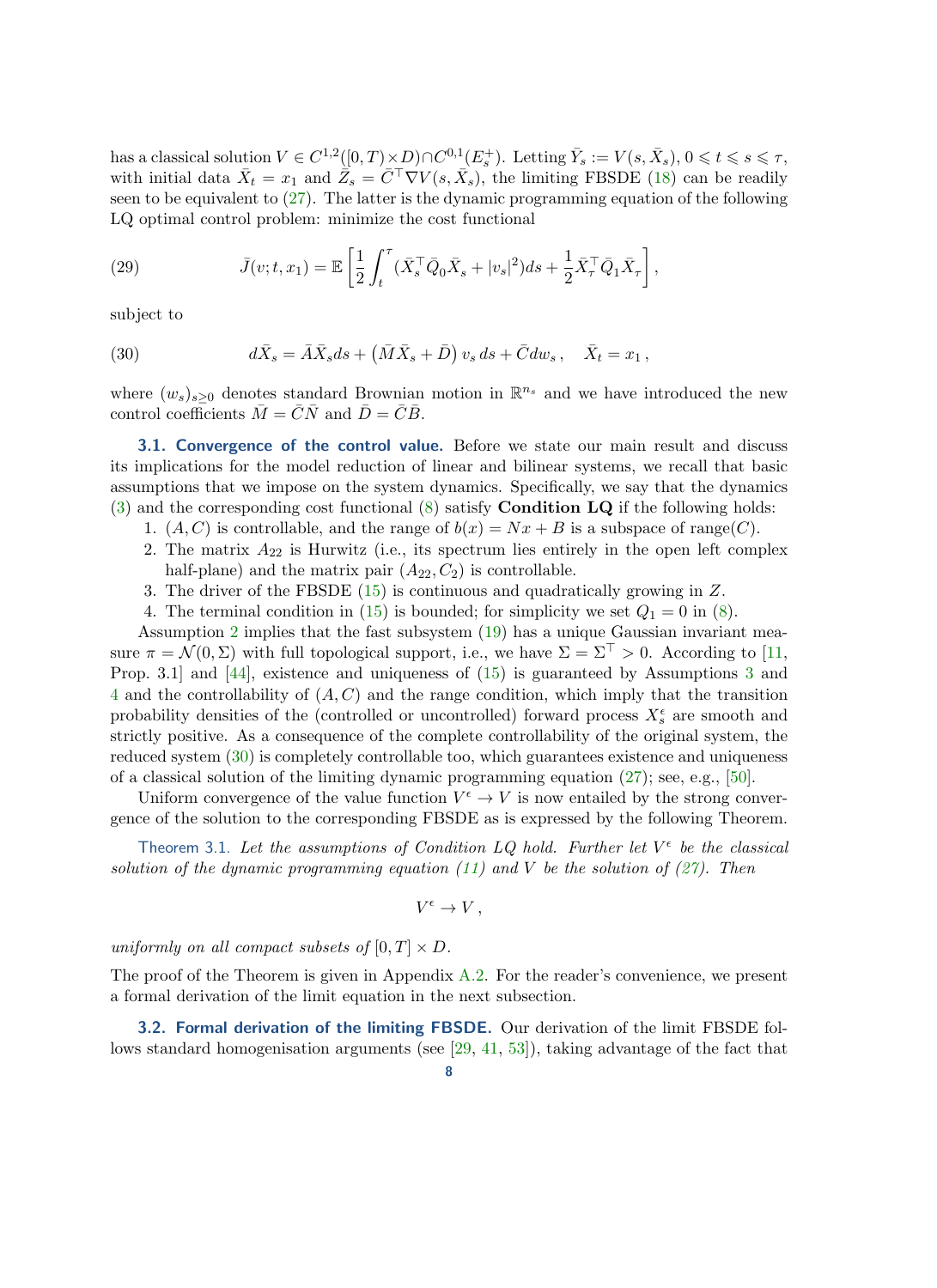the FBSDE is uncoupled. To this end we consider the following linear evolution equation

<span id="page-8-0"></span>(31) 
$$
\left(\frac{\partial}{\partial t} - L^{\epsilon}\right)\phi^{\epsilon} = 0, \quad \phi^{\epsilon}(x_1, x_2, 0) = g(x_1)
$$

for a function  $\phi^{\epsilon}$ :  $\bar{D}_s \times \mathbb{R}^{n_f} \times [0, T]$  where

(32) 
$$
L^{\epsilon} = \frac{1}{\epsilon}L_0 + \frac{1}{\sqrt{\epsilon}}L_1 + L_2,
$$

<span id="page-8-2"></span>with

(33a) 
$$
L_0 = \frac{1}{2} C_2 C_2^{\top} : \nabla_{x_2}^2 + (A_{22} x_2) \cdot \nabla_{x_2}
$$

(33b) 
$$
L_1 = \frac{1}{2} C_1 C_2^{\top} : \nabla_{x_2 x_1}^2 + \frac{1}{2} C_2 C_1^{\top} : \nabla_{x_1 x_2}^2 + (A_{12} x_2) \cdot \nabla_{x_1} + (A_{21} x_1) \cdot \nabla_{x_2}
$$

(33c) 
$$
L_2 = \frac{1}{2} C_1 C_1^{\top} : \nabla_{x_1}^2 + (A_{11}x_1) \cdot \nabla_{x_1}
$$

is the generator associated with the control-free forward process  $X_s^{\epsilon}$  in [\(15\)](#page-5-1). We follow the standard procedure of [\[53\]](#page-18-18) and consider the perturbative expansion

$$
\phi^{\epsilon} = \phi_0 + \sqrt{\epsilon}\phi_1 + \epsilon\phi_2 + \dots
$$

that we insert into the Kolmogorov equation [\(31\)](#page-8-0). Equating different powers of  $\epsilon$  we find a hierarchy of equations, the first three of which read

(34) 
$$
L_0 \phi_0 = 0
$$
,  $L_0 \phi_1 = -L_1 \phi_0$ ,  $L_0 \phi_2 = \frac{\partial \phi_0}{\partial t} - L_1 \phi_1 - L_2 \phi_0$ .

Assumption [2](#page-7-0) on page [8](#page-7-0) implies that  $L_0$  has a one-dimensional nullspace that is spanned by functions that are constant in  $x_2$ , and thus the first of the three equations implies that  $\phi_0$  is independent of  $x_1$ . Hence the second equation—the cell problem—reads

(35) 
$$
L_0 \phi_1 = -(A_{12} x_2) \cdot \nabla \phi_0(x_1, t).
$$

The last equation has a solution by the Fredholm alternative, since the right hand side averages to zero under the invariant measure  $\pi$  of the fast dynamics that is generated by the operator  $L_0$ , in other words, the right hand side of the linear equation is orthogonal to the nullspace of  $L_0^*$  spanned by the density of  $\pi$ .<sup>[1](#page-8-1)</sup> The form of the equation suggests the general ansatz

$$
\phi_1 = \psi(x_2) \cdot \nabla \phi_0(x_1, t) + R(x_1, t)
$$

where the function R plays no role in what follows, so we set it equal to zero. Since  $L_0\psi =$  $-(A_{12}x_2)^{\top}$ , the function  $\psi$  must be of the form  $\psi = Qx_2$  with a matrix  $Q \in \mathbb{R}^{n_s \times n_f}$ . Hence

$$
Q = -A_{12}A_{22}^{-1}.
$$

<span id="page-8-1"></span><sup>&</sup>lt;sup>1</sup>Here  $L_0^*$  is the formal  $L^2$  adjoint of the operator  $L_0$ , defined on a suitable dense subspace of  $L^2$ .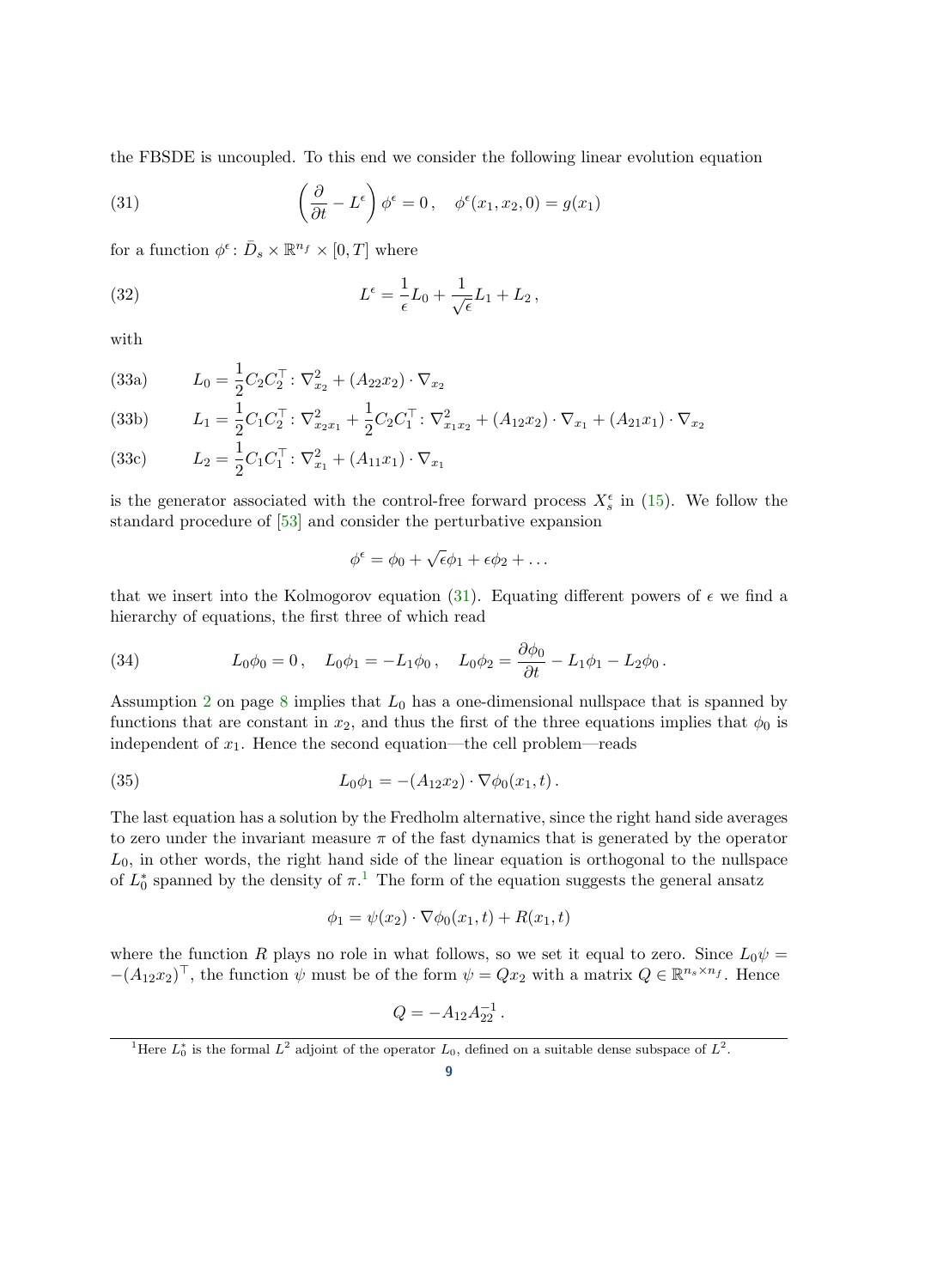Now, solvability of the last of the three equations requires again that the right hand side averages to zero under  $\pi$ , i.e.

<span id="page-9-0"></span>(36) 
$$
\int_{\mathbb{R}^{n_f}} \left( \frac{\partial \phi}{\partial t} + L_1 \left[ \left( A_{12} A_{22}^{-1} x_2 \right) \cdot \nabla \phi \right] - L_2 \phi \right) \pi(dx_2),
$$

which formally yields the limiting equation for  $\phi = \phi_0(x_1, t)$ . Since  $\pi$  is a Gaussian measure with mean 0 and covariance  $\Sigma$  given by [\(20\)](#page-6-1), the integral [\(36\)](#page-9-0) can be explicitly computed:

<span id="page-9-1"></span>(37) 
$$
\left(\frac{\partial}{\partial t} - \bar{L}\right)\phi = 0, \quad \phi(x_1, 0) = g(x_1),
$$

where  $\overline{L}$  is given by [\(28\)](#page-6-2) and the initial condition  $\phi(\cdot, 0) = g$  is a consequence of the fact that the initial condition in [\(31\)](#page-8-0) is independent of  $\epsilon$ . By the controllability of the pair  $(\bar{A}, \bar{C})$ , the limiting equation [\(37\)](#page-9-1) has a unique classical solution and uniform convergence  $\phi^{\epsilon} \to \phi$  is guaranteed by standard results, e.g., [\[53,](#page-18-18) Thm. 20.1].

Since the backward part of [\(15\)](#page-5-1) is independent of  $\epsilon$ , the final form of the homogenised FBSDE [\(18\)](#page-5-2) is found by averaging over  $x_2$ , with the unique solution of the corresponding backward SDE satisfying  $Z_{2,s} = 0$  as the averaged backward process is independent of  $x_2$ .

4. Numerical studies. In this section we presents numerical results for linear and bilinear control systems and discuss the numerical discretisation of uncoupled FBSDE associated with LQ stochastic control problems. We begin with the latter.

4.1. Numerical FBSDE discretisation. The fact that  $(15)$  or  $(18)$  are decoupled entails that they can be discretised by an explicit time-stepping algorithm. Here we utilize a variant of the least-squares Monte Carlo algorithm proposed in [\[9\]](#page-16-8); see also [\[30\]](#page-17-22). The convergence of numerical schemes for FBSDE with quadratic nonlinearities in the driver has been analysed in [\[60\]](#page-18-21).

The least-squares Monte Carlo scheme is based on the Euler discretisation of [\(15\)](#page-5-1):

(38) 
$$
\hat{X}_{n+1} = \hat{X}_n + \Delta t A \hat{X}_n + \sqrt{\Delta t} C \xi_{n+1}
$$

$$
\hat{Y}_{n+1} = \hat{Y}_n - \Delta t f(\hat{X}_n, \hat{Y}_n, \hat{Z}_n) + \sqrt{\Delta t} \hat{Z}_n \cdot \xi_{n+1}
$$

where  $(\hat{X}_n, \hat{Y}_n)$  denotes the numerical discretisation of the joint process  $(X_s^{\epsilon}, Y_s^{\epsilon})$ , where we set  $X_s^{\epsilon} = X_{\tau_D}^{\epsilon}$  for  $s \in (\tau_D, T]$  when  $\tau_D < T$ , and  $(\xi_k)_{k \geq 1}$  is an i.i.d. sequence of normalised Gaussian random variables. Now let

<span id="page-9-3"></span><span id="page-9-2"></span>
$$
\mathcal{F}_n = \sigma\big(\big\{\hat{W}_k : 0 \leqslant k \leqslant n\big\}\big)
$$

be the  $\sigma$ -algebra generated by the discrete Brownian motion  $\hat{W}_n := \sqrt{\Delta t} \sum_{i \leq n} \xi_i$ . By definition the joint process  $(X_s^{\epsilon}, Y_s^{\epsilon})$  is adapted to the filtration generated by  $(W_r)_{0 \leq r \leq s}$ , therefore

(39) 
$$
\hat{Y}_n = \mathbb{E}[\hat{Y}_n|\mathcal{F}_n] = \mathbb{E}[\hat{Y}_{n+1} + \Delta t f(\hat{X}_n, \hat{Y}_n, \hat{Z}_n)|\mathcal{F}_n],
$$

where we have used that  $\hat{Z}_n$  is independent of  $\xi_{n+1}$ . In order to compute  $\hat{Y}_n$  from  $\hat{Y}_{n+1}$  we use the identification of  $Z_s^{\epsilon}$  with  $C^{\dagger} \nabla V^{\epsilon}(s,X_s^{\epsilon})$  and replace  $\hat{Z}_n$  in [\(39\)](#page-9-2) by

(40) 
$$
\hat{Z}_n = C^{\top} \nabla V^{\epsilon}(t_n, \hat{X}_n),
$$

which, the parametric ansatz [\(42\)](#page-10-0) for the  $V^{\epsilon}$  makes the overall scheme explicit in  $\hat{X}_n$  and  $\hat{Y}_n$ .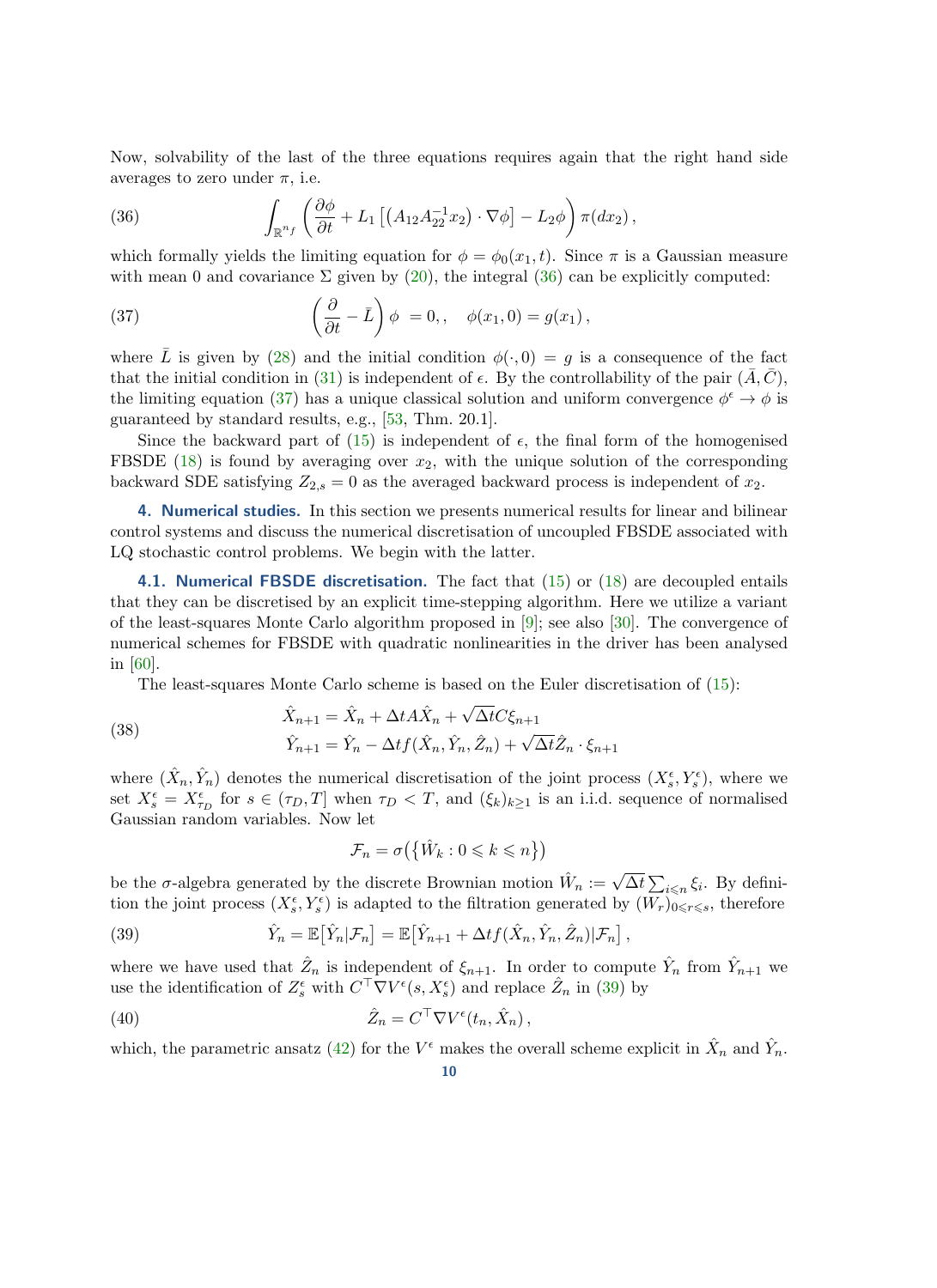Least-squares solution of the backward SDE. In order to evaluate the conditional expectation  $\hat{Y}_n = \mathbb{E}[\cdot | \mathcal{F}_n]$  we recall that a conditional expectation can be characterised as the solution to the following quadratic minimisation problem:

$$
\mathbb{E}\big[S|\mathcal{F}_n\big] = \underset{Y \in L^2, \mathcal{F}_n\text{-measurable}}{\operatorname{argmin}} \mathbb{E}[|Y - S|^2].
$$

Given M independent realisations  $\hat{X}_n^{(i)}$ ,  $i = 1, ..., M$  of the forward process  $\hat{X}_n$ , this suggests the approximation scheme

<span id="page-10-1"></span>(41) 
$$
\hat{Y}_n \approx \operatorname*{argmin}_{Y=Y(\hat{X}_n)} \frac{1}{M} \sum_{i=1}^M \left| Y - \hat{Y}_{n+1}^{(i)} - \Delta t f\left(\hat{X}_n^{(i)}, \hat{Y}_{n+1}^{(i)}, C^\top \hat{Y}_{n+1}^{(i)} \right) \right|^2,
$$

where  $\hat{Y}^{(i)}$  is defined by  $\hat{Y}^{(i)} = Y(\hat{X}^{(i)})$  with terminal values

<span id="page-10-0"></span>
$$
\hat{Y}_N^{(i)} = q_1(X_N^{(i)}) \quad \tau = N\Delta t \,.
$$

(Note that  $N = N_D$  is random.) For simplicity, we assume in what follows that the terminal value is zero, i.e., we set  $q_1 = 0$ . (Recall that the existence and uniqueness result from [\[44\]](#page-18-15) requires  $q_1$  to be bounded.) To represent  $\hat{Y}_n$  as a function  $Y(\hat{X}_n)$  we use the ansatz

(42) 
$$
Y(\hat{X}_n) = \sum_{k=1}^K \alpha_k(n) \varphi_k(\hat{X}_n),
$$

with coefficients  $\alpha_1(\cdot), \ldots, \alpha_K(\cdot) \in \mathbb{R}$  and suitable basis functions  $\varphi_1, \ldots, \varphi_K \colon \mathbb{R}^n \to \mathbb{R}$ (e.g. Gaussians). Note that the coefficients  $\alpha_k$  are the unknowns in the least-squares problem [\(41\)](#page-10-1) and thus are independent of the realisation. Now the least-squares problem that has to be solved in the *n*-th step of the backward iteration is of the form

<span id="page-10-3"></span>(43) 
$$
\hat{\alpha}(n) = \underset{\alpha \in \mathbb{R}^K}{\text{argmin}} ||A_n \alpha - b_n||^2,
$$

with coefficients

<span id="page-10-2"></span>(44) 
$$
A_n = \left(\varphi_k\left(\hat{X}_n^{(i)}\right)\right)_{i=1,\dots,M;k=1,\dots,K}
$$

and data

(45) 
$$
b_n = \left(\hat{Y}_{n+1}^{(i)} - \Delta t f\left(\hat{X}_n^{(i)}, \hat{Y}_{n+1}^{(i)}, C^\top \hat{Y}_{n+1}^{(i)}\right)\right)_{i=1,\dots,M}
$$

Assuming that the coefficient matrix  $A_n \in \mathbb{R}^{M \times K}$ ,  $K \leq M$  defined by [\(44\)](#page-10-2) has maximum rank K, then the solution to the least-squares problem  $(43)$  is given by

.

<span id="page-10-4"></span>(46) 
$$
\hat{\alpha}(n) = \left(A_n^\top A_n\right)^{-1} A_n^\top b_n.
$$

The thus defined scheme is strongly convergent of order  $1/2$  as  $\Delta t \to 0$  and  $M, K \to \infty$ as has been analysed by [\[9\]](#page-16-8). Controlling the approximation quality for finite values  $\Delta t, M, K$ , however, requires a careful adjustment of the simulation parameters and appropriate basis functions, especially with regard to the condition number of the matrix  $A_n$ .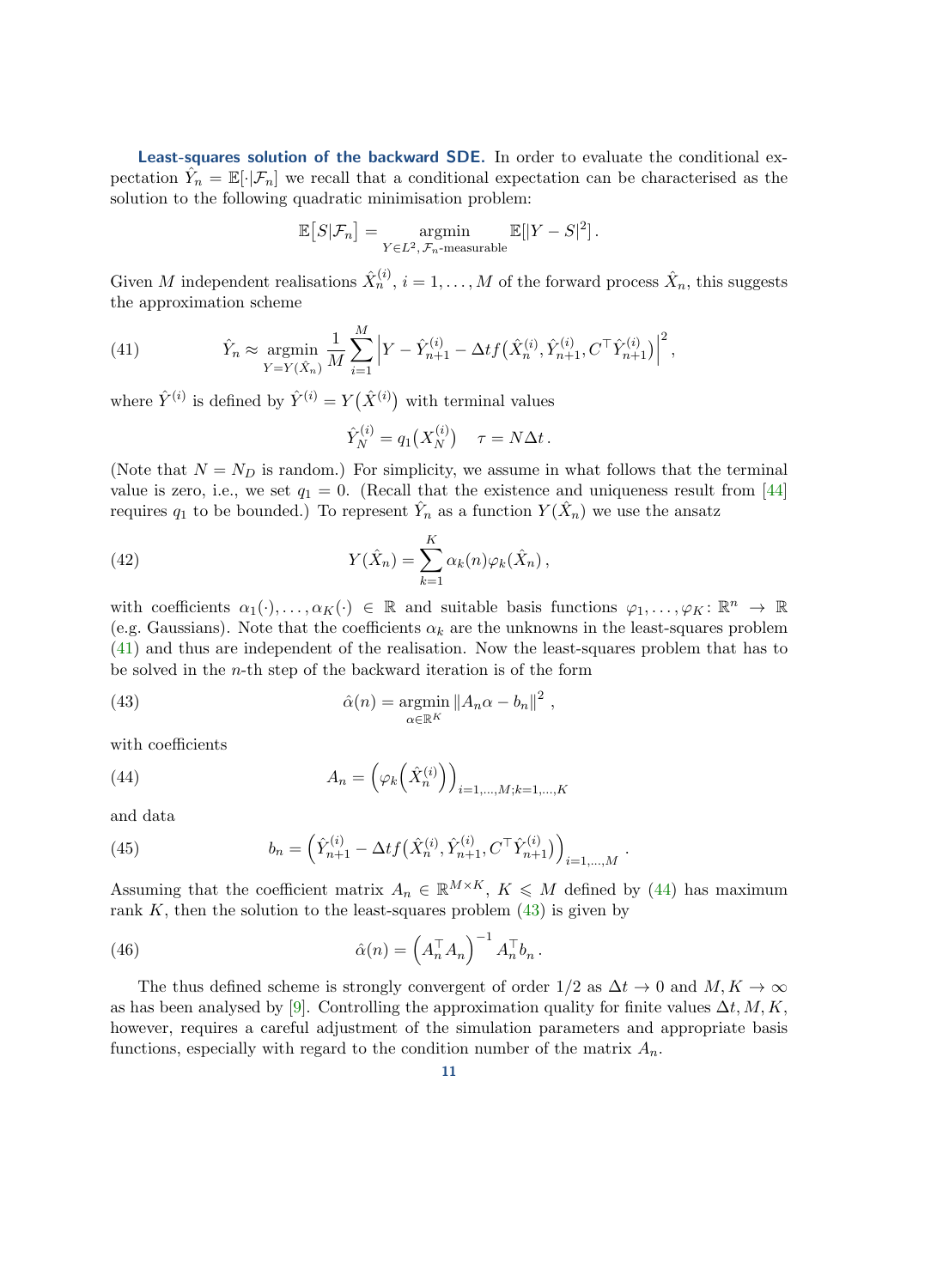4.2. Numerical example. Illustrating our theoretical findings of Theorem [3.1,](#page-7-4) we consider a linear system of form  $(7)$  where the matrices A, B and C are given by

$$
A = \begin{pmatrix} 0 & \epsilon^{-1/2} I_{n \times n} \\ -\epsilon^{-1/2} I_{n \times n} & -\gamma \epsilon^{-1} I_{n \times n} \end{pmatrix} \in \mathbb{R}^{2n \times 2n},
$$

and

$$
B = C = \left( \begin{array}{c} 0 \\ \sigma \, \epsilon^{-1/2} \, I_{n \times n} \end{array} \right) \in \mathbb{R}^{2n \times n} \, .
$$

This is an instance of a controlled Langevin equation with friction and noise coeffcient  $\gamma, \sigma > 0$  which are assumed to fulfill the fluctation-dissipation relation

$$
2\gamma = \sigma^2.
$$

In the example we let  $\gamma = 1/2$  and  $\sigma = 1$ . The quadratic cost functional [\(8\)](#page-3-2) is determined by the running cost via  $Q_0 = I_{n \times n} \in \mathbb{R}^{n \times n}$  and we apply no terminal cost, i.e.  $Q_1 = 0$ . The associated effective equations are given by  $(29)$ – $(30)$ , where

$$
\bar{A} = -\gamma^{-1} I_{n \times n}, \quad \bar{D} = \bar{C} = \sigma \gamma^{-1}, \quad , \bar{M} = 0, \quad \bar{Q}_0 = I_{n \times n}, \quad \bar{Q}_1 = 0 \quad \in \mathbb{R}^{n \times n}.
$$

We apply the previously described FBSDE scheme  $(38),(42),(43)-(46)$  $(38),(42),(43)-(46)$  $(38),(42),(43)-(46)$  $(38),(42),(43)-(46)$  $(38),(42),(43)-(46)$  $(38),(42),(43)-(46)$  $(38),(42),(43)-(46)$ , which was shown to yield good results in [\[40\]](#page-18-22), to both the full and the reduced system, and we choose  $n = 3$ , i.e. the full system is six dimensional. To this end we choose the basis functions

$$
\phi_{k,n}^{\mu_k,\delta}(x) = \exp\left(-\frac{(\mu_k - x)^2}{2\delta}\right)
$$

where  $\delta = 0.1$  is fixed but  $\mu_k = \mu_k(n)$  changes in each timestep such that the basis follows the forward process. For this, we simulate K additional forward trajectories  $X^{(k)}, k = 1, \ldots, K$ and set  $\mu_k(n) = X_n^{(k)}$ .

We choose the parameters for the numerics as follows. The number of basis functions  $K$ is given by  $K = 9$  for the reduced system and  $K^{\epsilon} = 40$  for the full system. We choose these values because the maximally observed rank of the matrices  $A_n$  defined in [\(44\)](#page-10-2) is 9 for the reduced system and we want these matrices to have rank K. For the full system we could have used a greater values for  $K$ , but we want to keep the computational effort reasonable. Further, we choose  $\Delta t = 5 \cdot 10^{-5}$ , the final time  $T = 0.5$  and the number of realisations  $M = 400.$ 

We let the whole algorithm run five times and compute the distance between the value functions of the full and reduced systems

$$
E(\epsilon) := |V^{\epsilon}(0, x) - V(0, x)|
$$

for which convergence of order  $1/2$  was found in the proof of Theorem [3.1.](#page-7-4) Indeed, this is the order of convergence which we also observe in the numerics of our example as can be seen in figure [1](#page-12-0) where we depict the mean and standard deviation of  $E(\epsilon)$ .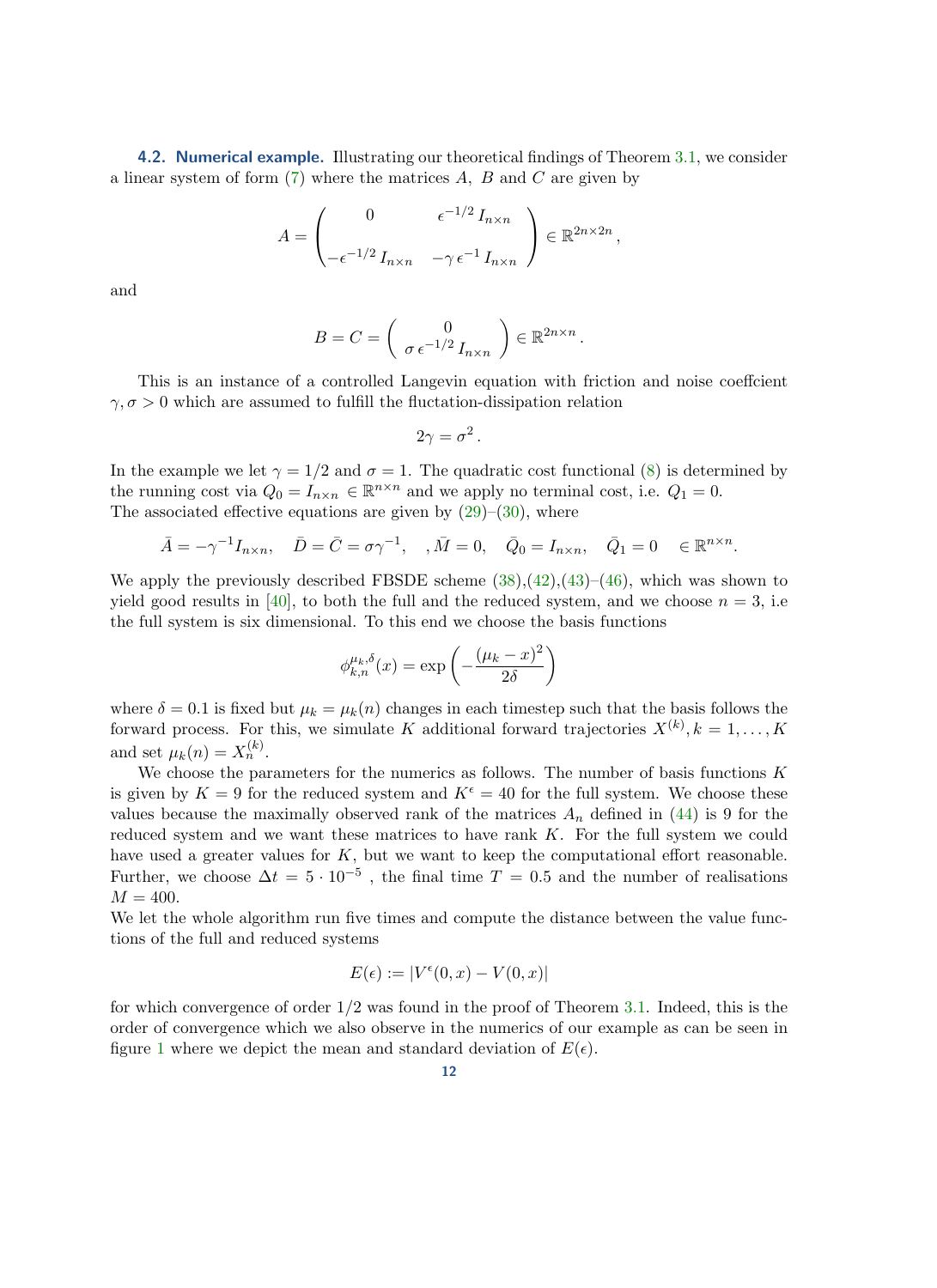<span id="page-12-0"></span>

**Figure 1.** Plot of the mean of  $E(\epsilon) \pm$  its standard deviation  $(\sigma(E(\epsilon)))$  and for comparison of  $\sqrt{\epsilon}$  against  $\epsilon$ on a doubly logarithmic scale: we observe convergence of order  $1/2$  as predicted by the theory.

**4.3. Discussion.** We shall now discuss the implications of the above simple example when it comes to more complicated dynamical systems. As a general remark the results show that it is possible to to apply model reduction before solving the corresponding optimal control problem where the control variable in the original equation can simply be treated as a parameter. This is in accordance with the general model reduction strategy in control engineering; see e.g. [\[3,](#page-16-1) [10\]](#page-16-2) and the references therein. Our results not only guarantee convergence of the value function via convergence of  $Y^{\epsilon}$ , but they also imply strong convergence of the optimal control, by the convergence of the control process  $Z^{\epsilon}$  in  $L^2$ . (See the appendix for details.) This means that in the case of a system with time scale separation, our result is highly valuable since we can resort to the reduced system for finding the optimal control which can then be applied to the full systems dynamics.

We stress that our results carry over to fully nonlinear stochastic control problems which have a similar LQ structure [\[32\]](#page-17-8). Clearly, for realistic (i.e. high-dimensional or nonlinear) systems the identification of a small parameter  $\epsilon$  remains challenging, and one has to resort to e.g. semi-empirical approaches, such as [\[28,](#page-17-23) [48\]](#page-18-23).

If the dynamics is linear, as is the case here, small parameters may be identified using system theoretic arguments based on balancing transformations (see, e.g., [\[31,](#page-17-17) [33\]](#page-17-7)). These approaches require that the dynamics is either linear or bilinear in the state variables, but the aforementioned duality for the quasi-linear dynamic programming equation can be used here as well in order to change the drift of the forward SDE from some nonlinear vector field, say, b to a linear vector field  $b_0 = Ax$ . Assuming that the noise coefficient C is square and invertible and ignoring  $\epsilon$  and the boundary condition for the moment, it is easy to see that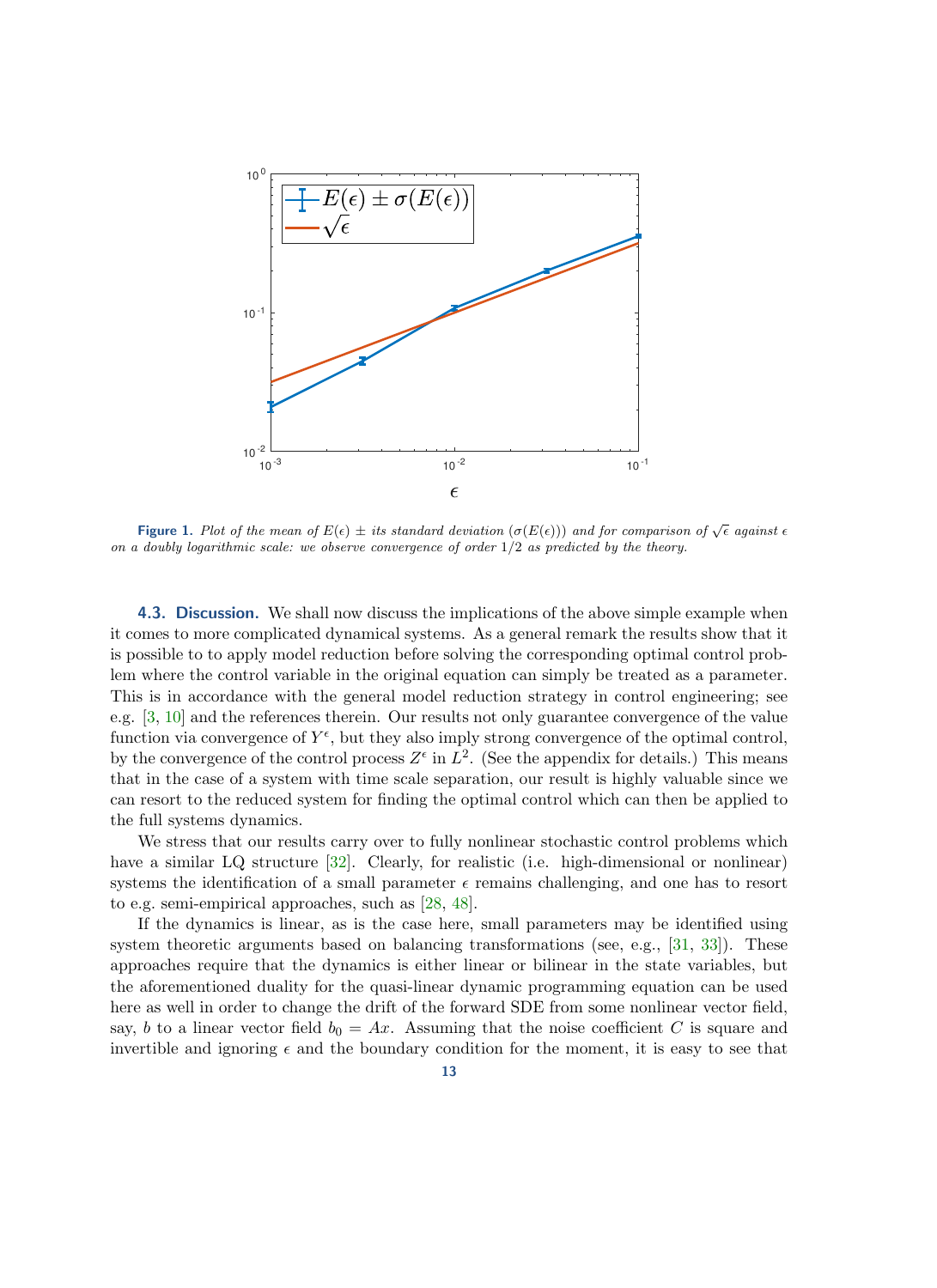the dynamic programming PDE [\(11\)](#page-4-0) can be recast as

$$
-\frac{\partial V^{\epsilon}}{\partial t} = \tilde{L}V + \tilde{f}(x, V^{\epsilon}, C^{\top} \nabla_x V^{\epsilon}) = 0,
$$

Here

$$
\tilde{L} = \frac{1}{2}CC^{\top} + b(x) \cdot \nabla
$$

is the generator of a forward SDE with nonlinear drift b, and

$$
\tilde{f}(x,y,z) = f(x,y,z) + C^{-1}(Ax - b(x)) \cdot z.
$$

is the driver of the corresponding backward SDE. Even though the change of drift is somewhat arbitrary, it shows that by changing the driver in the backward SDE it is possible to reduce the control problem to one with linear drift that falls within the category that is considered in this paper, at the expense of having a possibly non-quadratic cost functional.

Remark. Changing the drift may be advantageous in connection with the numerical FB-SDE solver. In the martingale basis approach of Bender and Steiner [\[9\]](#page-16-8), the authors have suggested to use basis functions that are defined as conditional expectations of certain linearly independent candidate functions over the forward process, which makes the basis functions martingales. Computing the martingale basis, however, comes with a large computational overhead, which is why the authors consider only cases in which the conditional expectations can be computed analytically. Changing the drift of the forward SDE may thus be used to simplify the forward dynamics so that its distribution becomes analytically tractable.

<span id="page-13-0"></span>**5. Conclusions and outlook.** We have given a proof of concept that model reduction methods for singularly perturbed bilinear control systems can be applied to the dynamics, before solving the corresponding optimal control problem. The key idea that to connect the HJB corresponding to our stochastic optimal control which is a semi-linear PDE to a perturbed forward-backward SDE which is decoupled, so we benefit from this end to derive a reduced FBSDE as the perturbation parameter  $\epsilon$  goes to zero. The reduced FBSDE can then be interpreted as a reduced stochastic control problem, and we have proved uniform convergence of the corresponding value function. As an auxiliary result, we obtain that the optimal control converges as well in a strong sense, which implies that the optimal control computed from the reduced system can be used to control the original dynamics.

We presented numerical results for linear control system and we discussed the numerical discretisation of uncoupled FBSDE, based on the computation of conditional expectations. For the latter the choice of the basis functions plays an essential role, and how to cleverly choose the ansatz functions, possibly exploiting that the forward SDE has an explicit solution (see e.g. [\[9\]](#page-16-8)) is an important topic, especially for high dimensional problems. We leave the question regarding the adaptive choice of ansatz functions to future work.

Another class of important problems, that we have not considered in this article, are slowfast systems with vanishing noise. The natural question here is how the limit equation depend on the order in which noise and time scale parameters go to zero. This question has important consequences for the associated deterministic control problems and its regularisation by noise. We leave this topic for future work too.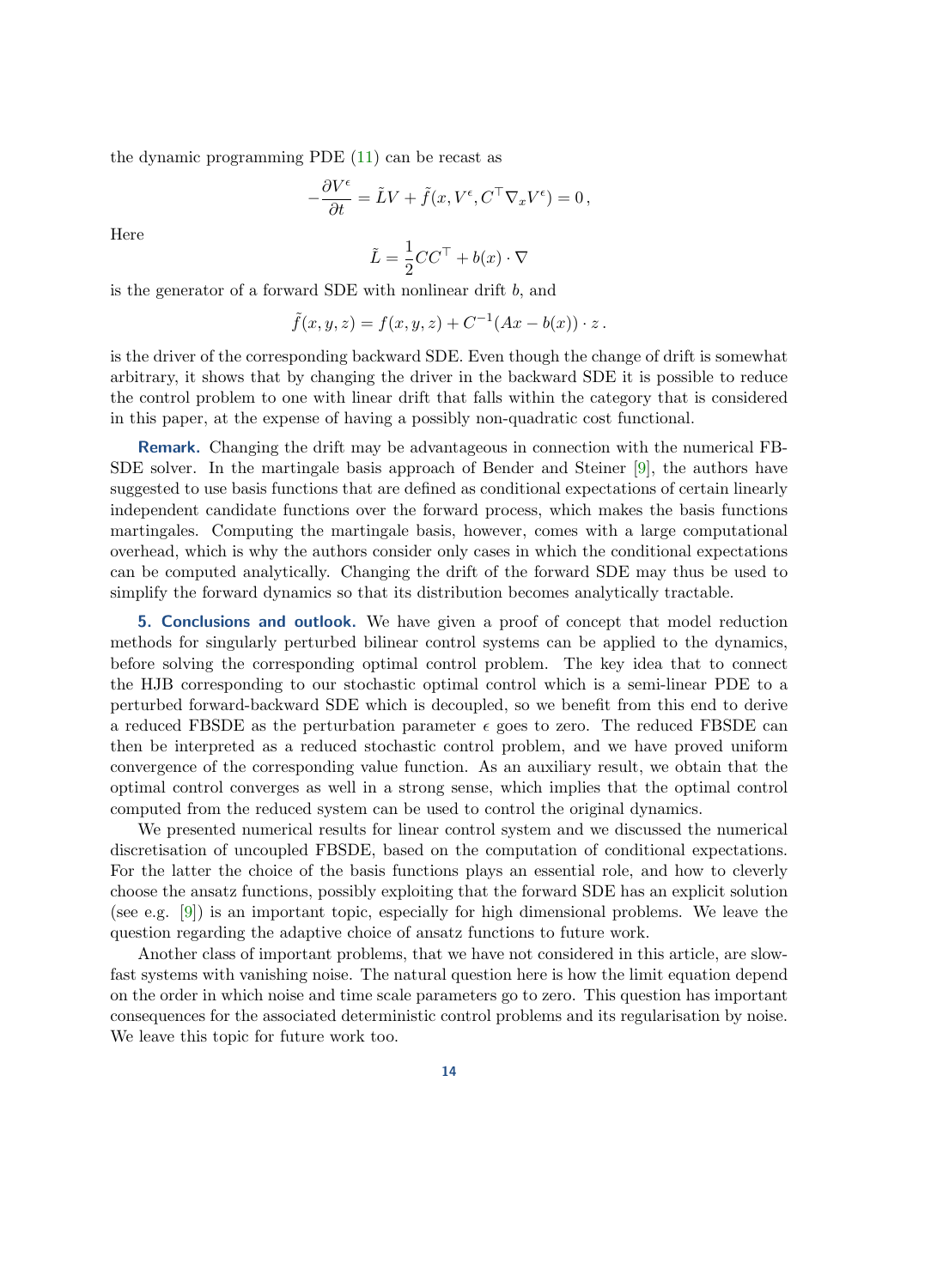## Appendix A. Proofs and technical lemmas.

The idea of the proof of Theorem  $3.1$  closely follows the work  $[16]$ , with the main differences being (a) that we consider slow-fast systems exhibiting three time scales, in particular the slow equation contains singular  $\mathcal{O}(\epsilon^{-1/2})$  terms, and (b) that the coefficients of the fast dynamics are not periodic, with the fast process being asymptotically Gaussian as  $\epsilon \to 0$ ; in particular the  $n_f$ -dimensional fast process lives on the unbounded domain  $\mathbb{R}^{n_f}$ .

A.1. Poisson equation Lemma. Theorem [3.1](#page-7-4) rests on the following Lemma that is similar to a result in  $[12]$ .

<span id="page-14-1"></span>Lemma A.1. Suppose that the assumptions of Condition  $LQ$  on page [8](#page-7-2) hold and define  $h\colon [0,T]\times\mathbb{R}^{n_s}\times\mathbb{R}^{n_f}\to\mathbb{R}$  to be a function of the class  $C_h^{1,2,2}$  $b^{(1,2,2)}$ . Further assume that h is centered with respect to the invariant measure  $\pi$  of the fast process. Then for every  $t \in [0, T]$ and initial conditions  $(X_{1,u}^{\epsilon}, X_{2,u}^{\epsilon}) = (x_1, x_2) \in \mathbb{R}^{n_s} \times \mathbb{R}^{n_f}$ ,  $0 \leq u < t$ , we have

(47) 
$$
\lim_{\epsilon \to 0} \mathbb{E}\left[\left(\int_u^v h(s, X_{1,s}^{\epsilon}, X_{2,s}^{\epsilon}) ds\right)^2\right] = 0, \quad 0 \leq u < v \leq t.
$$

*Proof.* We remind the reader of the definition  $(33)$  of the differential operators  $L_0$ ,  $L_1$  and  $L_2$ , and consider the Poisson equation

<span id="page-14-0"></span>
$$
(48)\t\t\t L_0\psi = -h
$$

on the domain  $\mathbb{R}^{n_f}$ . (The variables  $x_1 \in \mathbb{R}^{n_s}$  and  $t \in [0,T]$  are considered as parameters.) Since h is centered with respect to  $\pi$ , equation [\(48\)](#page-14-0) has a solution by the Fredholm alternative. By Assumption [2](#page-7-0)  $L_0$  is a hypoelliptic operator in  $x_2$  and thus by [\[51,](#page-18-24) Thm. 2], the Poisson equation  $(48)$  has a unique solution that is smooth and bounded. Applying Itô's formula to  $\psi$  and introducing the shorthand  $\delta\psi(u,v) = \psi(v, X_{1,v}^{\epsilon}, X_{2,v}^{\epsilon}) - \psi(u, x_1, x_2)$  yields

(49) 
$$
\delta\psi(u,v) = \int_u^v (\partial_t \psi + L_2 \psi)(s, X_{1,s}^{\epsilon}, X_{2,s}^{\epsilon}) ds + \frac{1}{\sqrt{\epsilon}} \int_u^v L_1 \psi(s, X_{1,s}^{\epsilon}, X_{2,s}^{\epsilon}) ds + \frac{1}{\epsilon} \int_u^v L_0 \psi(s, X_{1,s}^{\epsilon}, X_{2,s}^{\epsilon}) ds + M_1(u,v) + \frac{1}{\sqrt{\epsilon}} M_2(u,v),
$$

where  $M_1$  and  $M_2$  are square integrable martingales with respect to the natural filtration generated by the Brownian motion  $W_s$ :

(50) 
$$
M_1(u, v) = \int_u^v (\partial_t \psi + L_2 \psi)(s, X_{1,s}^{\epsilon}, X_{2,s}^{\epsilon}) ds + \frac{1}{\sqrt{\epsilon}} \int_u^v L_1 \psi(s, X_{1,s}^{\epsilon}, X_{2,s}^{\epsilon}) ds + \frac{1}{\epsilon} \int_u^v L_0 \psi(s, X_{1,s}^{\epsilon}, X_{2,s}^{\epsilon}) ds + M_1(u, v) + \frac{1}{\sqrt{\epsilon}} M_2(u, v),
$$

By the properties of the solution to [\(48\)](#page-14-0) the first three integrals on the right hand side are uniformly bounded in  $u$  and  $v$ , and thus

$$
\int_u^v h(s, X_{1,s}^{\epsilon}, X_{2,s}^{\epsilon}) ds = -\epsilon \delta \psi(u, v) + \epsilon \int_u^v (\partial_t \psi + L_2 \psi)(s, X_{1,s}^{\epsilon}, X_{2,s}^{\epsilon}) ds + \sqrt{\epsilon} \int_u^v L_1 \psi(s, X_{1,s}^{\epsilon}, X_{2,s}^{\epsilon}) ds + \epsilon M_1(u, v) + \sqrt{\epsilon} M_2(u, v).
$$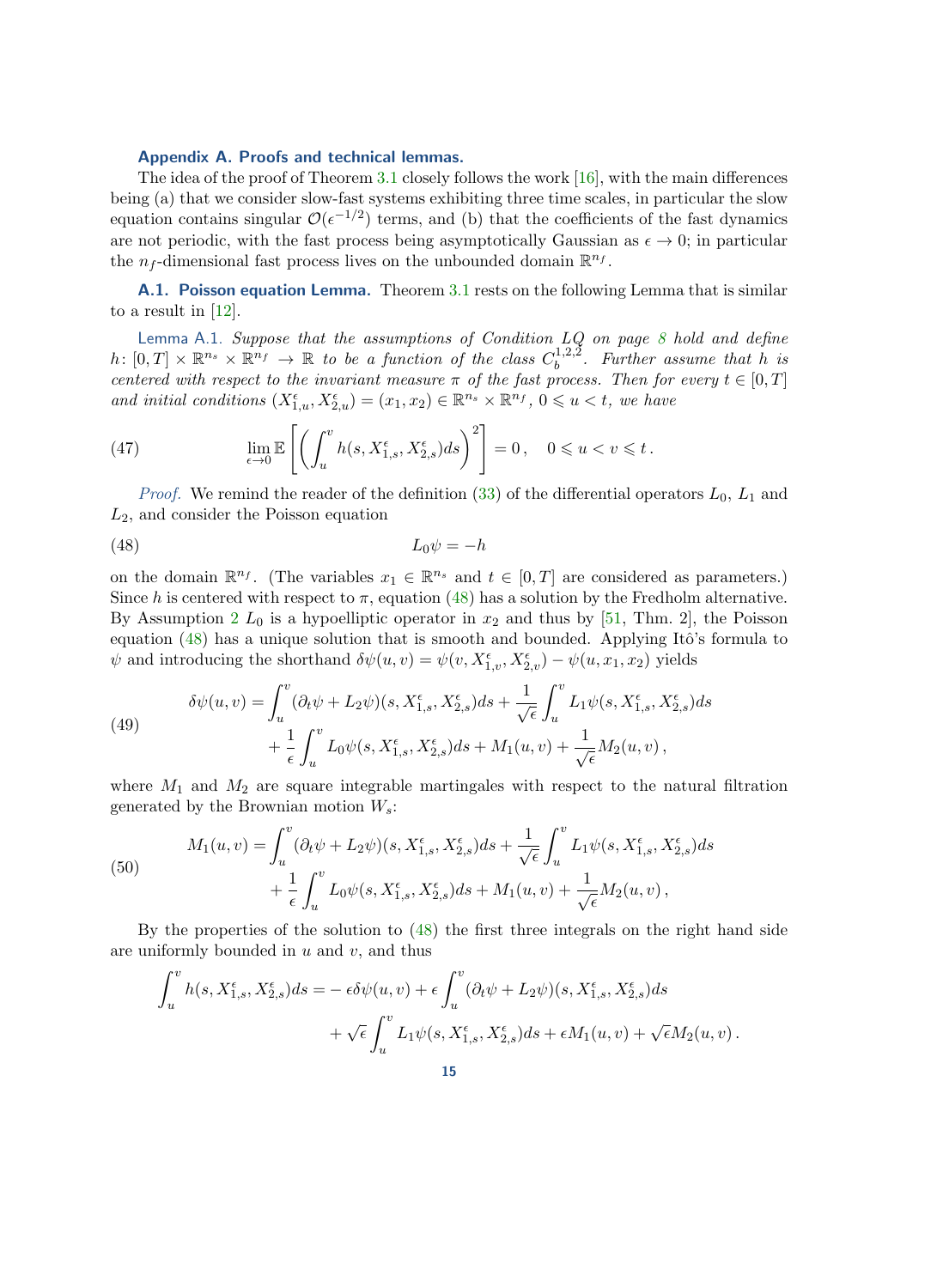By the Itô isometry and the boundedness of the derivatives  $\nabla_{x_1}\psi$  and  $\nabla_{x_2}\psi$ , the martingale term can be bounded by

$$
\mathbb{E}\left[\left(M_i(u,v)\right)^2\right] \leqslant C_i(v-u)\,,\quad 0 < C_i < \infty\,.
$$

Hence

$$
\mathbb{E}\left[\left(\int_u^v h(s,X_{1,s}^{\epsilon},X_{2,s}^{\epsilon})ds\right)^2\right] \leqslant C\epsilon\,,
$$

<span id="page-15-0"></span>with a generic constant  $0 < C < \infty$  that is independent of u, v and  $\epsilon$ .

## A.2. Convergence of the value function.

Lemma A.2. Suppose that Condition LQ from page [8](#page-7-6) holds. Then

$$
|V^{\epsilon}(t,x) - V(t,x_1)| \leq C\sqrt{\epsilon},
$$

with  $x = (x_1, x_2) \in D = D_s \times \mathbb{R}^{n_f}$ , where  $V^{\epsilon}$  is the solution of the original dynamic program-ming equation [\(11\)](#page-4-0) and V is the solution of the limiting dynamic programming equation [\(27\)](#page-6-0). The constant and C depends on x and t, but is finite on every compact subset of  $D \times [0, T]$ .

*Proof.* The idea of the proof is to apply Itô's formula to  $|y_s^{\epsilon}|^2$ , where  $y_s^{\epsilon} = Y_s^{\epsilon} - V(s, X_{1,s}^{\epsilon})$ satisfies the backward SDE

(51) 
$$
dy_s^{\epsilon} = -G^{\epsilon}(s, X_{1,s}^{\epsilon}, X_{2,s}^{\epsilon}, y_s^{\epsilon}, z_s^{\epsilon})ds + z_s^{\epsilon} \cdot dW_s
$$

where

$$
z_s^{\epsilon} = Z_s^{\epsilon} - (\bar{C}^{\top} \nabla V(s, X_{1,s}^{\epsilon}), 0)^{\top} \qquad (\nabla V = \nabla_{x_1} V)
$$

and

$$
G^{\epsilon}(t,x_{1},x_{2},y,z)=G_{1}(t,x_{1},x_{2},y,z)+G_{2}^{\epsilon}(t,x_{1},x_{2},y,z)\,,
$$

with

$$
G_1 = f(t, x, y + V(t, x_1), z + (\bar{C}^\top \nabla V(t, x_1), 0)) - \bar{f}(t, x_1, V(t, x_1), \bar{C}^\top \nabla V(t, x_1))
$$
  
\n
$$
G_2^{\epsilon} = \left( (A_{11} - \overline{A})x_1 + \frac{1}{\epsilon}A_{12}x_2 \right) \cdot \nabla V(t, x_1) + \frac{1}{2}(C_1C_1^\top - \bar{C}\bar{C}^\top)\nabla^2 V(t, x_1).
$$

We set  $X_s^{\epsilon} = X_{\tau_D}^{\epsilon}$  for  $s \in (\tau_D, T]$  when  $\tau_D < T$ . Then, by construction,  $G_1(t, x, 0, 0)$ ,  $x = (x_1, x_2) \in D_s \times \mathbb{R}^{n_f}$  is centered with respect to  $\pi$  and bounded (since the running cost is independent of  $x_2$ ), therefore Lemma [A.1](#page-14-1) implies that

<span id="page-15-1"></span>(52) 
$$
\sup_{t\in[0,T]}\mathbb{E}\left[\left(\int_t^T G_1(s,X_{1,s}^{\epsilon},X_{2,s}^{\epsilon},0,0)ds\right)^2\right] \leqslant C_1\epsilon,
$$

The second contribution to the driver can be recast as  $G_2^{\epsilon} = (L - \bar{L})V$ , with  $L_2$  and  $\bar{L}$  as given by [\(12\)](#page-4-3) and [\(28\)](#page-6-2) and thus, as  $\epsilon \to 0$ ,

<span id="page-15-2"></span>(53) 
$$
\sup_{t \in [0,T]} \mathbb{E}\left[\left(\int_t^T G_2^{\epsilon}(s, X_{1,s}^{\epsilon}, X_{2,s}^{\epsilon}, 0, 0) ds\right)^2\right] \leq C_2 \epsilon
$$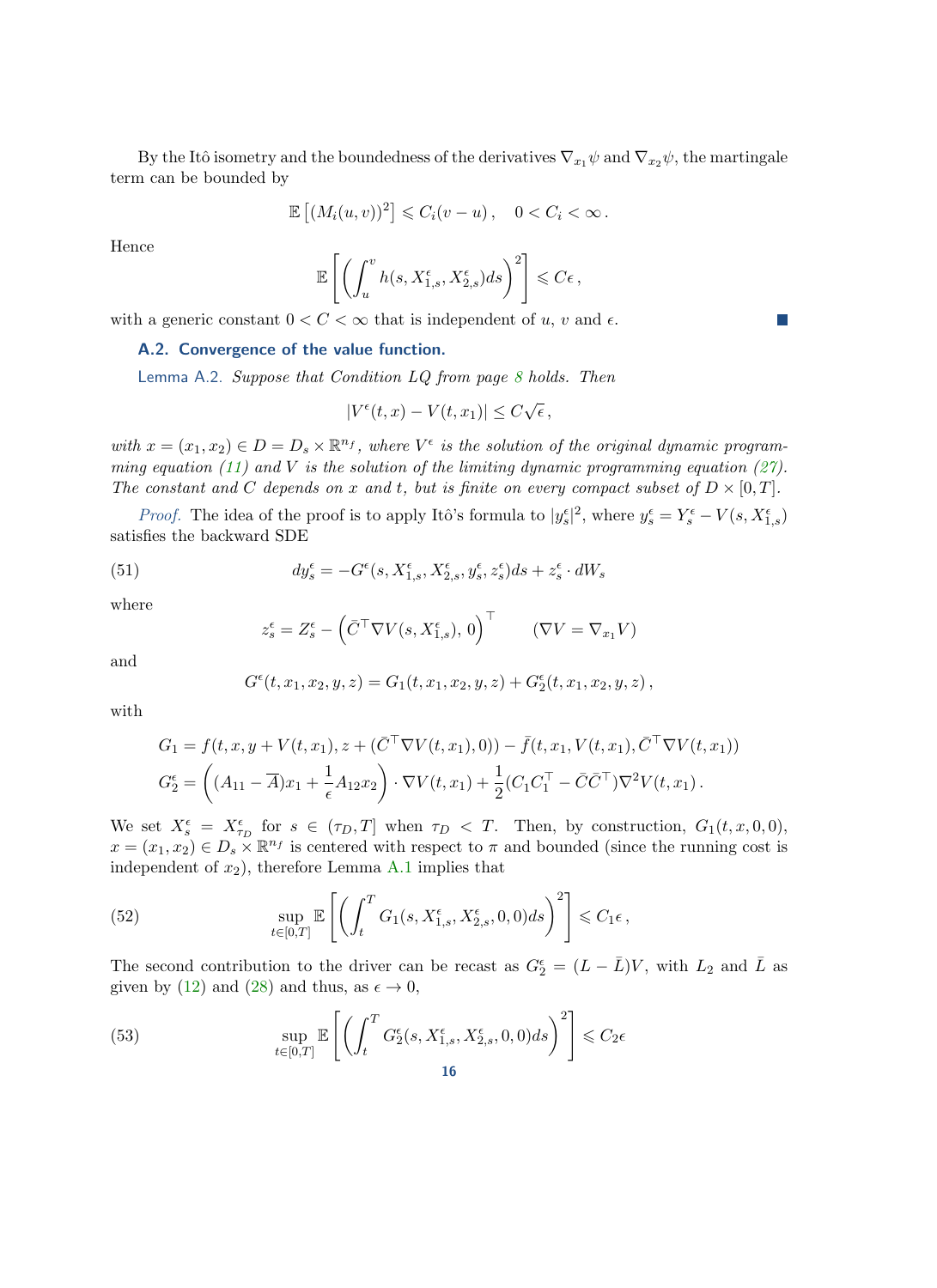by the functional central limit theorem for diffusions with Lipschitz coefficients [\[29\]](#page-17-21); cf. also Sec. [3.2.](#page-7-7) As a consequence of [\(52\)](#page-15-1) and [\(53\)](#page-15-2), we have  $G^{\epsilon} \to 0$  in  $L^2$ , which, since  $\mathbb{E}[|y_T^{\epsilon}|^2] \leq C_3 \epsilon$ , implies strong convergence of the solution of the corresponding backward SDE in  $L^2$ .

Specifically, since  $\nabla V$  is bounded  $\bar{D}_s$ , Itô's formula applied to  $|y_s^{\epsilon}|^2$ , yields after an application of Gronwall's Lemma:

$$
\mathbb{E}\left[\sup_{t\leq s\leq T}|y_s^{\epsilon}|^2+\int_t^T|z_s^{\epsilon}|^2ds\right]\leq \ell_D\mathbb{E}\left[\left(\int_t^T G^{\epsilon}(s,X_{1,s}^{\epsilon},X_{2,s}^{\epsilon},0,0)ds\right)^2\right]+\ell_D\mathbb{E}[|y_T^{\epsilon}|^2]
$$

where the Lipschitz constant  $\ell_D$  is independent of  $\epsilon$  and finite for every compact subset  $\bar{D}_s \subset \mathbb{R}^{n_s}$  by the boundedness of  $\nabla V$  (since V is a classical solution and  $D_s$  in bounded). Hence  $\mathbb{E}[|y_s^{\epsilon}|^2] \leq C_3 \epsilon$  uniformly for  $s \in [t, T]$ , and by setting  $s = t$ , we obtain

$$
|Y_t^{\epsilon}| = |V^{\epsilon}(t, x) - V(t, x_1)| \le C\sqrt{\epsilon}
$$

for a constant  $C \in (0, \infty)$ .

This proves Theorem [3.1.](#page-7-4)

Acknowledgements. This research has been partially funded by Deutsche Forschungsgemeinschaft (DFG) through the grant CRC 1114 "Scaling Cascades in Complex Systems", Project A05 "Probing scales in equilibrated systems by optimal nonequilibrium forcing". Omar Kebiri acknowledges funding from the EU-METALIC II Programme.

## **REFERENCES**

- <span id="page-16-9"></span>[1] B. D. O. Anderson and Y. Liu. Controller reduction: concepts and approaches. IEEE Trans. Autom. Control 34, 802–812 (1989).
- <span id="page-16-4"></span>[2] F. Antonelli, Backward-forward stochastic differential equations. Ann. Appl. Probab. 3 (1993), no. 3, 777-793.
- <span id="page-16-1"></span>[3] A.C. Antoulas, Approximation of large-scale dynamical systems, Advances in design and control, Society for Industrial and Applied Mathematics (2005).
- <span id="page-16-0"></span>[4] E. Asplund and T. Klüner, *Optimal control of open quantum systems applied to the photochemistry of* surfaces, Phys. Rev. Lett. 106, 140404 (2011).
- <span id="page-16-5"></span>[5] K. Bahlali , B. Gherbal , B. Mezerdi, Existence of optimal controls for systems driven by FBSDEs, Syst. Control Letters 60, 344-349 (1995).
- <span id="page-16-3"></span>[6] K. Bahlali, O. Kebiri, N. Khelfallah and H. Moussaoui One dimensional BSDEs with logarithmic growth application to PDEs. Stochastics, 1744-2516 (2017).
- <span id="page-16-6"></span>[7] K. Bahlali, O. Kebiri, A. Mtiraoui: Existence of an optimal Control for a system driven by a degenerate coupled Forward-Backward Stochastic Differential Equations, C. R. Acad. Sci. Paris, Ser. I (2016).
- <span id="page-16-7"></span>[8] V. Bally Approximation scheme for solutions of BSDE. In: El Karoui, N., Mazliak, L. (eds.) Backward Stochastic Differential Equations, Addison Wesley Longman (1997), 177-191.
- <span id="page-16-8"></span>[9] C. Bender, J. Steiner: Least-Squares Monte Carlo for BSDEs. In: Carmona et al. (Eds.), Numerical Methods in Finance, Springer, (2012) 257-289.
- <span id="page-16-2"></span>[10] U. Baur, P. Benner, and L. Feng, Model order reduction for linear and nonlinear systems: A systemtheoretic perspective, Arch. Comput. Meth. Eng. 21, 331–358 (2014).
- <span id="page-16-10"></span>[11] A. Bensoussan, L. Boccardo, F. Murat, Homogenization of elliptic equations with principal part not in divergence form and hamiltonian with quadratic growth, Commun. Pure Appl. Math. 39 (1986) 769-805.
- <span id="page-16-11"></span>[12] A. Bensoussan, J. L. Lions, G. Papanicolaou, Asymptotic Analysis for Periodic Structures, North-Holland,Amsterdam, (1978) 769-805.

 $\mathcal{C}^{\mathcal{A}}$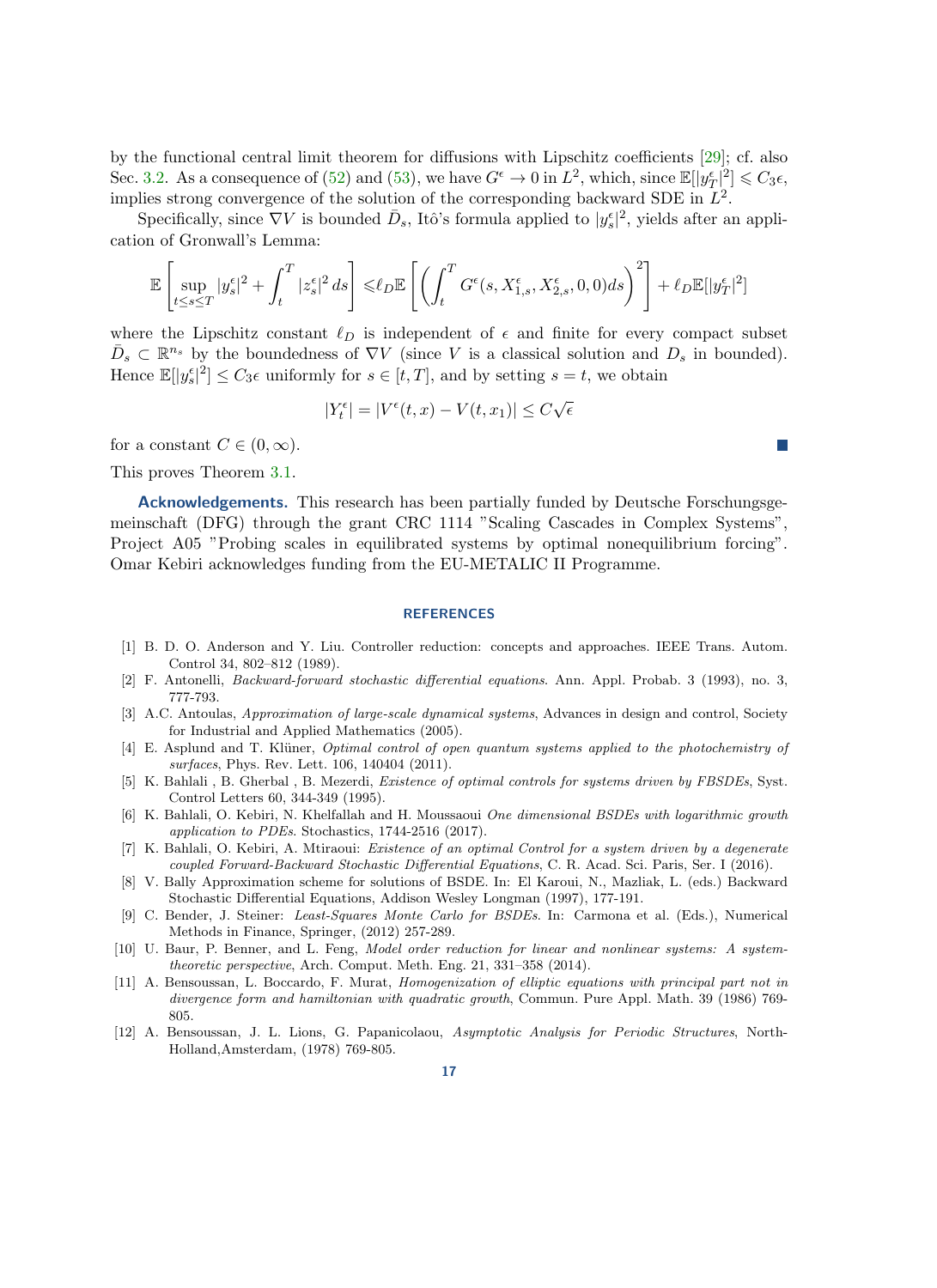- <span id="page-17-4"></span>[13] A. Bensoussan and G. Blankenship, Singular perturbations in stochastic control, in: Singular Perturbations and Asymptotic Analysis in Control Systems (eds. P. V. Kokotovic, A. Bensoussan, and G. L. Blankenship), vol. 90 of Lecture Notes in Control and Information Sciences, Springer Berlin Heidelberg, pp. 171–260 (1987).
- [14] B. Bouchard, N. E. Karoui and N. Touzi, Maturity randomization for stochastic control problems, Ann. Appl. Probab. (2005), Vol. 15, No. 4, 2575-2605
- <span id="page-17-15"></span>[15] B. Bouchard, R. Elie, N. Touzi, Discrete-time approximation of BSDEs and probabilistic schemes for fully nonlinear PDEs, Advanced financial modelling, Radon Ser. Comput. Appl. Math., 8, Walter de Gruyter, Berlin, (2009) 91-124.
- <span id="page-17-24"></span>[16] P. Briand, Y. Hu, Probabilistic approach to singular perturbations of semilinear and quasilinear parabolic , Nonlinear Analysis 35, 815-831 (1999).
- <span id="page-17-6"></span>[17] R. Buckdahn and Y. Hu, Probabilistic approach to homogenizations of systems of quasilinear parabolic PDEs with periodic structures, Nonlinear Analysis 32, 609 – 619 (1998).
- <span id="page-17-19"></span>[18] A. Budhiraja and P. Dupuis, A variational representation for positive functionals of infinite dimensional Brownian motion, Probab. Math. Statist., 20 (2000), pp. 39-61.
- <span id="page-17-14"></span>[19] D. Chevance, Numerical methods for backward stochastic differential equations, Numerical methods in finance, Publ. Newton Inst., Cambridge Univ. Press, Cambridge (1997) 232-244.
- <span id="page-17-20"></span>[20] P. Dai Pra., L. Meneghini, and W. J. Runggaldier, Connections between stochastic control and dynamic games, Math. Control Signals Systems, 9 (1996), pp. 303-326.
- <span id="page-17-2"></span>[21] M. H. Davis and A. R. Norman, Portfolio selection with transaction costs, Math. Oper. Res., 15 (1990), pp. 676-713
- <span id="page-17-9"></span>[22] D. Duffie and L. G. Epstein, Stochastic differential utility. Econometrica, 60(2), (1992)
- <span id="page-17-1"></span>[23] P. Dupuis, K. Spiliopoulos and H. Wang, Importance sampling for multiscale diffusions, Multiscale Model. Simul. 10, 1–27, (2012).
- <span id="page-17-10"></span>[24] N. El Karoui, S. Peng, and M. C. Quenez. Backward stochastic differential equations in finance. Mathematical Finance, 1, 1-71 (1997).
- <span id="page-17-5"></span>[25] L. C. Evans, The perturbed test function method for viscosity solutions of nonlinear PDE, P. Roy. Soc. Edinb. A 111, 359–375 (1989).
- <span id="page-17-18"></span>[26] W. H. Fleming, Optimal investment models with minimum consumption criteria, Australian Economic Papers 44, 307-321 (2005).
- <span id="page-17-0"></span>[27] W. H. Fleming and H. Mete Soner Controlled Markov processes and viscosity solutions. Applications of mathematics. Springer, New York, 2nd edition, (2006).
- <span id="page-17-23"></span>[28] C. Franzke and A.J. Majda, and E. Vanden-Eijnden, Low-order stochastic mode reduction for a realistic barotropic model climate. J. Atmos. Sci. 62, 1722–1745 (2005).
- <span id="page-17-21"></span>[29] M. Freidlin and A. Wentzell, Random Perturbations of Dynamical Systems, vol. 260 of Grundlehren der mathematischen Wissenschaften, Springer Berlin Heidelberg, 2012.
- <span id="page-17-22"></span>[30] E. Gobet and P. Turkedjiev, Adaptive importance sampling in least-squares Monte Carlo algorithms for backward stochastic differential equations, Stoch. Proc. Appl. 127, 1171-1203 (2005).
- <span id="page-17-17"></span>[31] C. Hartmann, *Balanced model reduction of partially-observed Langevin equations:* an averaging principle, Math. Comput. Model. Dyn. Syst. 17, 463-490, (2011).
- <span id="page-17-8"></span>[32] C. Hartmann, J. Latorre, G. A. Pavliotis, and W. Zhang, *Optimal control of multiscale systems using* reduced-order models, J. Computational Dynamics 1, 279-306 (2014)
- <span id="page-17-7"></span>[33] C. Hartmann, B. Schäfer-Bung and A. Zueva Balanced averaging of bilinear systems with applications to stochastic control SIAM J. Control Optim. 51, 2356-2378, (2013).
- <span id="page-17-3"></span>[34] C. Hartmann and C. Schütte, *Efficient rare event simulation by optimal nonequilibrium forcing*, J. Stat. Mech. Theor. Exp. 2012, P11004 (2012).
- <span id="page-17-13"></span>[35] C. Hartmann, C. Schütte, M. Weber, and W. Zhang Importance sampling in path space for diffusion processes with slow-fast variables, Probab. Theory Relat. Fields 170, 177–228 (2017).
- <span id="page-17-11"></span>[36] Y. Hu, P. Imkeller, and M. Müller. *Utility maximization in incomplete markets*, Ann. Appl. Probab. 15, 1691–1712 (2005).
- <span id="page-17-12"></span>[37] Y. Hu, S. Peng, A stability theorem of backward stochastic differential equations and its application, C. R. Acad. Sci. Paris, Ser. I Math. 324, 1059–1064 (1997.
- <span id="page-17-16"></span>[38] C. B. Hyndman, P. O. Ngou, A Convolution Method for Numerical Solution of Backward Stochastic Differential Equations Methodol. Comput. Appl. Probab. 19, 1–29 (2017).